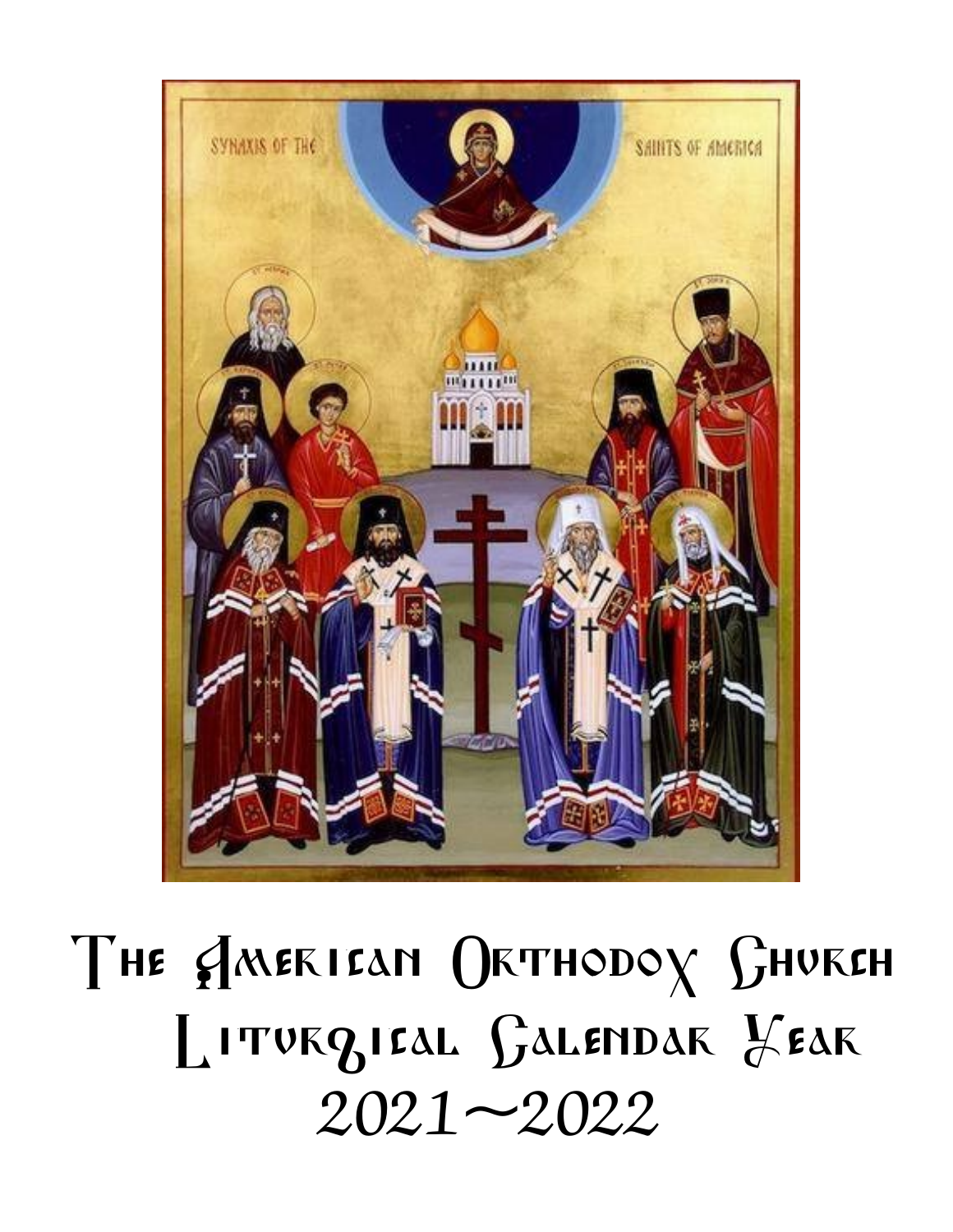#### August

- 1. Procession of the Precious and Life-giving Cross The Seven Maccabee Children, Their Mother Solomone and Their Teacher Eleazar St Rioch St Kenneth St Alphonsus Ligouri Ss Shmoonu and her sons
- 2. Translation of the Relics of the Protomartyr and Archdeacon St Stephen from Jerusalem to Constantinople St eusibius of Vercelli
- 3. The Righteous Fathers Isaac, Dalmatos and Faustos, Abbots in Constantinople St Anthony the Roman, Wonderworker in Novgorod St Trea, Recluse
- 4. The Seven Holy Youths of Ephesus St Lugid St John Vianney
- 5. Forefeast of the Transfiguration Holy Martyr Evsignios Holy Martyr Oswald

#### 6. HOLY TRANSFIGURATION OF OUR LORD AND SAVIOR **JESUS CHRIST**

- 7. Holy Hieromartyr Dometios the Persian St Sixtus II, Bishop of Rome St Cajetan
- 8. St Emilian the Confessor, Bishop of Cyzicos St Dominic, Abbot
- 9. Holy Apostle Matthias St Phelim, Hierarch St Edith Stein
- 10. Holy Martyr Laurence, Archdeacon of Rome St Geraint, Confessor St Blane, Hierarch
- 11. Holy Martyr Evplos the Deacon
- 12. Holy Martyrs Photios and Anicetos St Clare
- 13. Leave-taking of the Transfiguration St Maximos the Confessor St Tikhon of Zadonsk St Hippolytus St Pontian, Bishop of Rome
- 14. Forefeast of the Dormition of the All-holy Mother of God Holy Prophet Micah St Maximillian Kolbe, Priest and Martyr

#### 15. DORMITION OF THE ALL-HOLY MOTHER OF GOD

16. Translation of the Icon Not Made with Hands of Our Lord Jesus Christ from Edessa to Constantinople Holy Martyr Diomedes the Unmercinary Healer St Stephen of Hungary St Rocco

- 17. Holy Hieromartyr Myron St Alypios the Iconographer
- 18. Holy Martyrs Floros and Lauros St Daga, Hierarch
- 19. Holy Great Martyr Andrew the Commander and the 2593 Martyrs with Him St John Eudes
- 20. Holy Prophet Samuel St Oswin, King and Martyr St Bernard, Abbot
- 21. Holy Apostle Thaddeus Holy Martyr Vassa and Her Three Sons St Pius X, Bishop of Rome
- 22. Synaxis of the Mother of God of Prusa Holy Martyr Agathonicos and His Companions
- 23. Leave-taking of the Feast of the Dormition of the Mother of God St Eogan, First Bishop of Ardstrawst St Lupos the Slave St Rose of Lima St Isaac the Syrian
- 24. Holy Hieromartyr Eutyches, Disciple of the Apostle St John St Ychard
- 25. Translation of the Relics of St Bartholomew Holy Apostle Titus, First Bishop St Louis St John Calasanz
- 26. Our Lady of Czestochowa Icon of the Mother of God of Vladimir Holy Martyrs Adrian and Natalie
- 27. Holy Martyr Phanurios Our Holy Father Pimen the Anchorite St Monica
- 28. Our Holy Father Moses the Ethiopian St Augustine, Bishop of Hippo
- 29. BEHEADING OF ST JOHN THE BAPTIST St Theodora of Thessalonica
- 30. Our Fathers among the Saints Alexander, John and Paul, Patriarchs of Constantinople St Alexander of the River Svir
- 31. Placing of the Precious Girdle of the Mother of God in Chalcoprateia Ss Abda, Aegidius ad Zekhia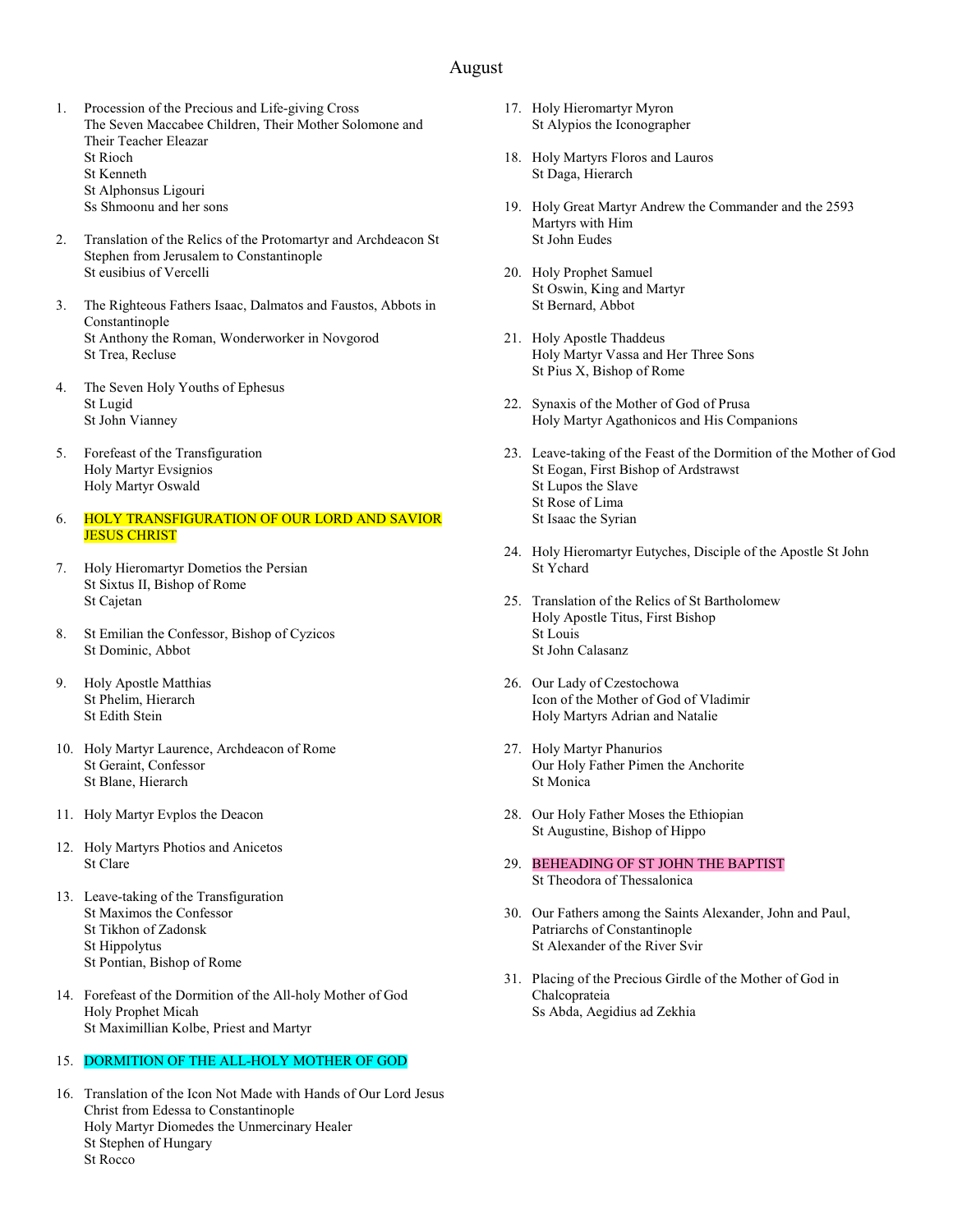August 2021

| <b>Sunday</b>                                                                                                                                    | <b>Monday</b>                  | <b>Tuesday</b>                        | Wednesday                   | <b>Thursday</b>                                                                                                                                                             | Friday                                                                                                                                   | <b>Saturday</b>                                                |
|--------------------------------------------------------------------------------------------------------------------------------------------------|--------------------------------|---------------------------------------|-----------------------------|-----------------------------------------------------------------------------------------------------------------------------------------------------------------------------|------------------------------------------------------------------------------------------------------------------------------------------|----------------------------------------------------------------|
| $\boldsymbol{l}$<br>July 19th<br>Sixth Sunday after<br>Pentecost (Tone 5)<br>Matins Gospel 6                                                     | $\overline{2}$<br>July 20th    | $\overline{\mathcal{S}}$<br>July 21st | $\overline{A}$<br>July 22nd | 5<br>July 23rd<br>Prefestive -<br>Transfiguration of<br>Our Lord                                                                                                            | 6<br>July 24th<br>Transfiguration<br>of Our Lord                                                                                         | 7<br>July 25th                                                 |
| $\delta$<br>July 26th<br>New Moon<br>Seventh Sunday<br>after Pentecost<br>(Tone 6)<br>Matins Gospel 7                                            | 9<br>July 27th                 | 10<br>July 28th                       | 11<br>July 29th             | 12<br>July 30th                                                                                                                                                             | 13<br>July 31st<br>Leavetaking of the<br>Transfiguration                                                                                 | 14<br>Aug 1st<br>Prefestive -<br>Dormition of the<br>Theotokos |
| 15<br>Aug 2nd<br><b>First Quarter</b><br>Eighth Sunday<br>after Pentecost<br>(Tone 7)<br>Dormition of the<br><b>Theotokos</b><br>Matins Gospel 8 | 16<br>Aug 3rd                  | 17<br>Aug 4th                         | 18<br>Aug 5th               | 19<br>Aug 6th                                                                                                                                                               | 20<br>Aug 7th                                                                                                                            | 21<br>Aug 8th<br>Leavetaking of the<br>Dormition               |
| 22<br>Aug 9th<br>Full Moon<br>Nineth Sunday<br>after Pentecost<br>(Tone 8)<br>Matins Gospel 9                                                    | 23<br>Aug 10th                 | 24<br>Aug 11th                        | 25<br>Aug 12th              | 26<br>Aug 13th<br>Our Lady of<br>Czestochowa                                                                                                                                | 27<br>Aug 14th                                                                                                                           | 28<br>Aug 15th                                                 |
| 29<br>Aug 16th<br>Tenth Sunday after<br>Pentecost (Tone 1)<br><b>Beheading</b> of<br>John the Baptist<br>Matins Gospel 10                        | 30<br>Aug 17th<br>Last Quarter | 31<br>Aug 18th                        | 4<br>5                      | Jul 2021<br>S M T W T $F$ S<br>$\overline{2}$<br>$\overline{3}$<br>6<br>7 <sup>7</sup><br>8<br>9 10<br>11 12 13 14 15 16 17<br>18 19 20 21 22 23 24<br>25 26 27 28 29 30 31 | Sep 2021<br>S M T W T<br>$\overline{2}$<br>6<br>$\tau$<br>8<br>5<br>12  13  14  15  16  17  18<br>19 20 21 22 23 24 25<br>26 27 28 29 30 | F S<br>$\overline{4}$<br>9 10 11                               |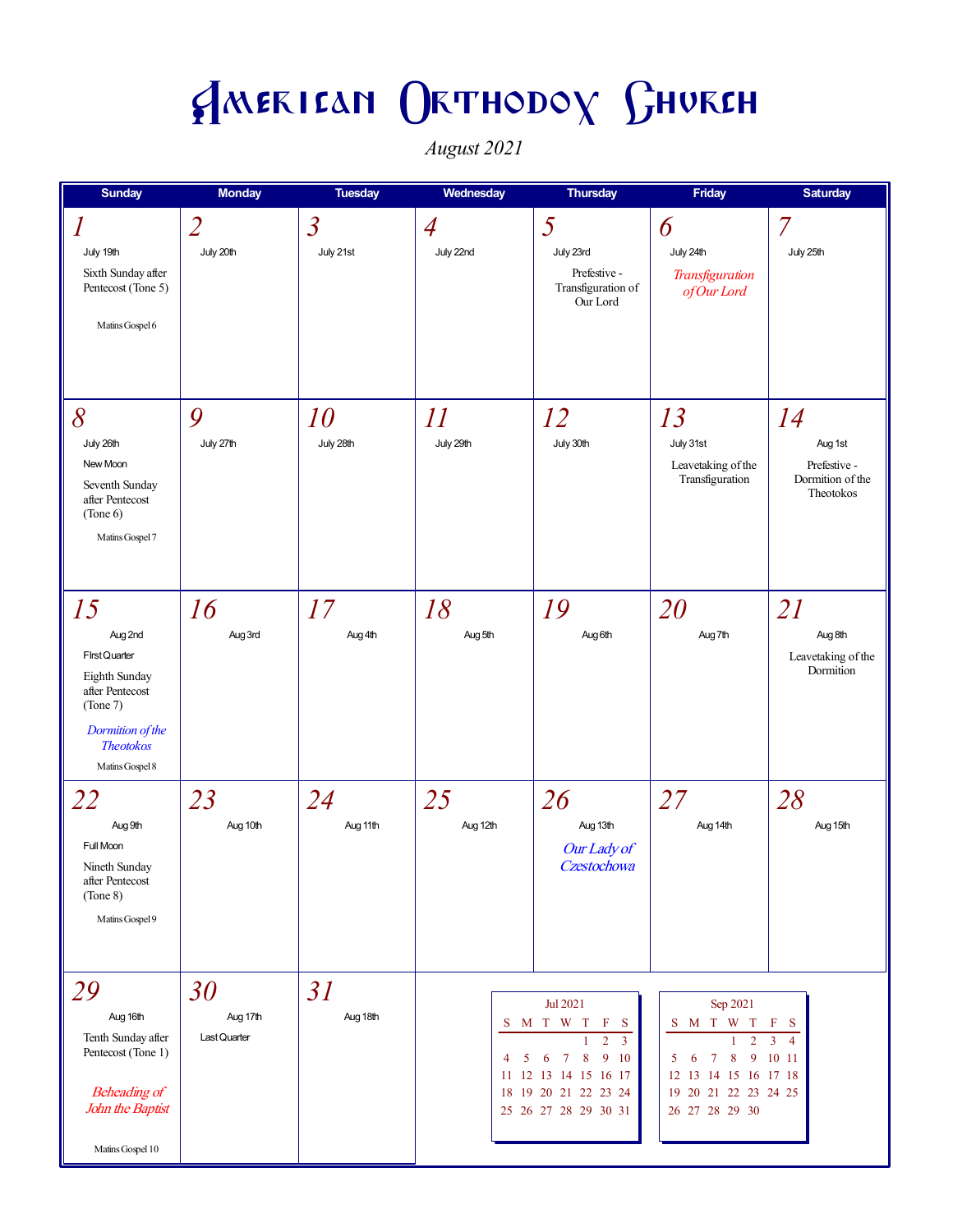### September

#### 1. BEGINNING OF THE CHURCH'S YEAR

Icon of the Mother of God of Miasinae St Symeon Stylites and St Martha His Mother St Silin, Abbot of Meifod St Aeithalas, Forty Holy Women, St Ammon the Deacon St Calistus, St Evod, St Hermogenes, St Joshua

- 2. Holy Martyr Mamas St John the Faster, Patriarch of Constantinople St Hieu, Abbess
- 3. Holy Hieromartyr Anthimus, Bishop of Nicomedia St Phoebe, Deaconess of Cenchrae Our Holy Father Theoctistus, Fellow Ascetic of Euthymius the Great St Macnis
- 4. Icon of the Mother of God of the Burning Bush Holy Prophet Moses the Law-giver and Seer of God Babylas, Bishop of Antioch, Hieromartyr
- 5. Holy Prophet Zacharias, Father of the Forerunner Mother Theresa of Calcutta St Sharbel and his Sister
- 6. Miracle of the Archangel Michael at Chonae St Maccallin
- 7. Forefeast of the Nativity of the Most Holy Mother of God Holy Martyr Sozon the Shepherd St John, Archbishop of Novgorod
- 8. THE NATIVITY OF THE MOST HOLY MOTHER OF GOD St Cynfarch, Monk
- 9. The Holy and Righteous Joachim and Anna Holy Martyr Severian St Kieran of Clonmacnois
- 10. The Holy Martyrs Menodora, Metrodora and Nymphodora St Finian, Abbot
- 11. St Theodora of Alexandria St Deiniol, Abbot of Bangor
- 12. Leave-taking of the Feast of the Nativity of the Most Holy Mother of God St Ailbe, Bishop of Emly Holy Martyr Autonomus
- 13. Forefeast of the Elevation of the Precious and Life- giving Cross Holy Hieromartyr Cornelius the Centurion
- 14. THE ELEVATION OF THE PRECIOUS AND LIFE-GIVING **CROSS**
- 15. St Nicetas the Goth St Philotheus the Presbyter St Hernan, Monk St Merryn, Hierarch
- 16. The Great and All-famed Martyr Euphemia St Ninian, Abbot
- 17. The Holy Martyr Sophia and Her Three Daughters Faith, Hope and Love Holy Martyrs Socrates and Stephen St Robert Ballermine
- 18. St Eumenius, Bishop of Gortynia in Crete, Wonderworker St Ariadne the Martyr
- 19. Holy Martyrs Trophimus, Sabbatius and Dorymedon St Theodore, Prince of Smolensk and His Two Sons David and Constantine St Januarius
- 20. Great Martyr Eustathius, His Wife Theopiste, and Their Two Sons Agapius and Theopistus St Michael, Prince of Chernigov and His Boyar Theodore, Martyrs at the Hands of the Tartars
- 21. Leavetaking of the Feast of the Elevation of the Precious and Life-giving Cross St Quadratus of the Seventy St Mabyn St Codratus of Magnesia
- 22. St Phocas of Sinope, Hieromartyr
- 23. Conception of St John the Baptist St Pio of Patrochino
- 24. Synaxis of the Mother of God of the Myrtle Tree St Thecla, the First Woman-martyr Equal-to-the Apostles
- 25. St Sergius of Radonezh, Wonderworker St Euphrosyne of Alexandria St Caian St Finbar
- 26. Translation of the Apostle and Evangelist St John the Theologian St Mawgan St Colman Elo Pope Paul VI of Rome
- 27. Holy Martyr Callistratus and the Forty Nine Holy Martyrs with Him St Sabbatius of Solovietsk St Barrog St Vincent de Paul
- 28. Our Holy Father and Confessor Chariton Holy Prophet Baruch St Conwall St Wenceslaus
- 29. St Cyriac the Ascetic St Rouhana the Cantor
- 30. Holy Hieromartyr Gregory the Illuminator, Bishop and Evangelist of Great Armenia St Michael, Metropolitan of Kiev St Midan St Jerome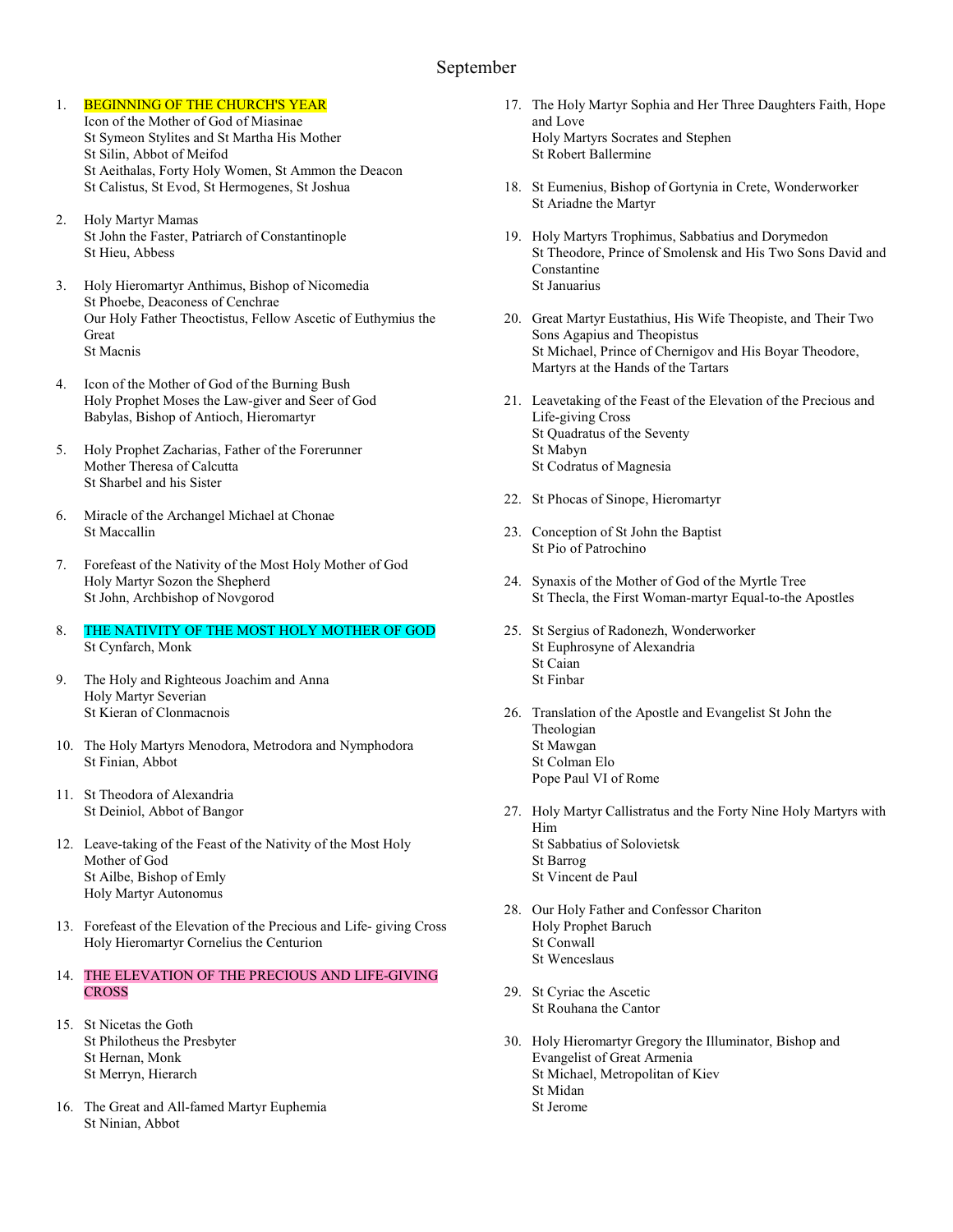September 2021

| <b>Sunday</b>                                                                                                                                                                                               | <b>Monday</b>                                           | <b>Tuesday</b>                                                                                                                                                    | Wednesday                                                              | <b>Thursday</b>                                         | <b>Friday</b>              | <b>Saturday</b>            |
|-------------------------------------------------------------------------------------------------------------------------------------------------------------------------------------------------------------|---------------------------------------------------------|-------------------------------------------------------------------------------------------------------------------------------------------------------------------|------------------------------------------------------------------------|---------------------------------------------------------|----------------------------|----------------------------|
| Aug 2021<br>M T W T<br>S<br>$\overline{1}$<br>$\overline{2}$<br>$\overline{3}$<br>$5\overline{)}$<br>$\overline{4}$<br>9<br>10 11 12 13 14<br>8<br>15 16 17 18 19 20 21<br>22 23 24 25 26 27 28<br>29 30 31 | $\mathbf F$<br>S<br>$\overline{7}$<br>6<br>3<br>4<br>31 | Oct 2021<br>S M T W T<br>F<br>$\mathbf S$<br>$\overline{2}$<br>8<br>9<br>5<br>$\tau$<br>6<br>10 11 12 13 14 15 16<br>17 18 19 20 21 22 23<br>24 25 26 27 28 29 30 | $\boldsymbol{l}$<br>Aug 19th<br><b>Beginning</b> of the<br>Church Year | $\overline{2}$<br>Aug 20th                              | $\mathfrak{Z}$<br>Aug 21st | $\overline{A}$<br>Aug 22nd |
| 5<br>Aug 23rd<br>Eleventh Sunday<br>after Pentecost<br>(Tone 2)<br>Matins Gospel 11                                                                                                                         | 6<br>Aug 24th<br>New Moon                               | $\overline{7}$<br>Aug 25th<br>Prefestive -<br>Nativity of the<br>Theotokos                                                                                        | 8<br>Aug 26th<br>Nativity of the<br><b>Holy</b><br><b>Theotokos</b>    | 9<br>Aug 27th                                           | <i>10</i><br>Aug 28th      | II<br>Aug 29th             |
| 12<br>Aug 30th<br>Twenfth Sunday<br>after Pentecost<br>(Tone 3)<br>Leavetaking of the<br>Nativity of the<br>Theotokos<br>Matins Gospel 1                                                                    | 13<br>Aug 31st<br>First Quarter                         | 14<br>Sep 1st<br><b>Exaltation of</b><br>the Holy Cross                                                                                                           | 15<br>Sep 2nd                                                          | 16<br>Sep 3rd                                           | 17<br>Sep 4th              | 18<br>Sep 5th              |
| 19<br>Sep 6th<br>Thirteenth Sunday<br>after Pentecost<br>(Tone 4)<br>Matins Gospel 2                                                                                                                        | 20<br>Sep 7th<br>Full Moon                              | 21<br>Sep 8th<br>Leavetaking of the<br>Holy Cross                                                                                                                 | 22<br>Sep 9th                                                          | 23<br>Sep 10th<br>Conception of St.<br>John the Baptist | 24<br>Sep 11th             | 25<br>Sep 12th             |
| 26<br>Sep 13th<br>Fourteenth Sunday<br>after Pentecost<br>(Tone 5)<br>1st of Luke<br>Matins Gospel 3                                                                                                        | 27<br>Sep 14th                                          | 28<br>Sep 15th<br>Last Quarter                                                                                                                                    | 29<br>Sep 16th                                                         | 30<br>Sep 17th                                          |                            |                            |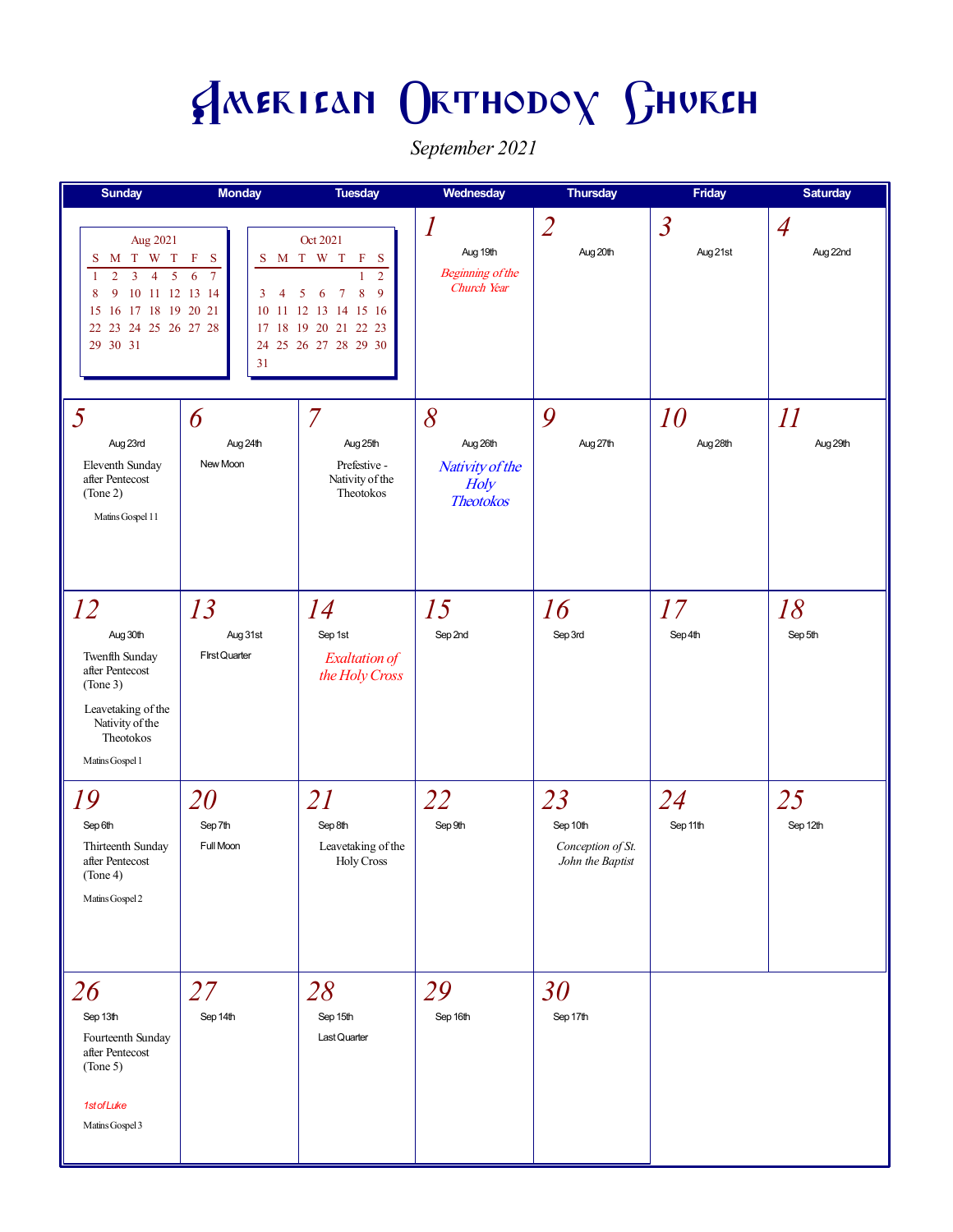### **October**

- 1. FEAST OF THE PROTECTION OF THE MOST HOLY MOTHER OF GOD Holy Apostle Ananias of the Seventy St Romanus the Melodist, Holy Martyr Melor
- 2. Holy Hieromartry Cyprian St Justina
- 3. Holy Hieromartyr Dionysius the Areopagite St Therese of the Child Jesus
- 4. Holy Hieromartyr Hierotheus of Athens St Francis of Assisi
- 5. The Holy Hierarchs of Moscow, Peter, Alexis, Jonas, Philip and Hermogenes, Holy Martyr Charitina St Maria Foustina of the Holy Eucharist
- 6. Holy and Glorious Apostle Thomas St Lalluwy, Virgin St Bruno
- 7. Holy Martyrs Sergius and Bacchus Holy Martyr Cynog St Dubtach, Hierarch
- 8. St Pelagia the Penitent St Keyne, Virgin
- 9. Holy Apostle James, Son of Alphaeus Ss Andronicus and Athanasia Ss Denis and his Companions, St John Lombardi, St John Newman
- 10. Holy Martyrs Eulampius and His Sister Eulampia St Patrician, Hierarch
- 11. Holy Apostle Philip of the Seventy, One of the Seven Deacons; Theophanes the Confessor of Nicea, Bishop and Hymnographer; St Cainnech (Kenneth) Monk Holy Martyr Boulos Iskander of Mosul John XXIII, Bishop of Rome
- 12. Holy Martyrs Probus, Tarachus and Andronicus of Tarsus in Cilicia St Fiace, Hierarch, Holy Martyr Edwin
- 13. The Icon of the Mother of God of the Portal (Ivirskaya) of Iviron Monastery on the Holy Mountain of Athos Holy Martyrs Carpus, Papylus, Agathodorus and Agathonica
- 14. Holy Martyrs Nazarius, Celsus, Gervasius and Protasius of Milan St Cosmas the Hymnographer, Bishop of Maiuma St Parasceva of Serbia, St Calistus I, Bishop of Rome
- 15. Holy Martyr Lucian, Elder of the Church in Antioch St Theresa of Avila
- 16. Holy Martyr Longinus the Centurion Who Stood at the Foot of the Cross, Holy Martyr Eloff, St Gall, Monk, St Hedwig of Poland, St Margaret Mary Alacoque Holy Martyr Ayman Nabil Labib and the Coptic Martyrs
- 17. Holy Prophet Hosea Holy Hieromartyr Andrew in 'The Judgment' St Colman of Kilroot, Hierarch St Louthiern, Hierarch
- 18. Holy Apostle and Evangelist Luke St Gwen, Martyr, St Wenna, Martyr, Ss Brothen and Gwendolen, St Monon, Martyr
- 19. St John of Kronstadt, Holy Prophet Joel Holy Martyr Varus, St Ethbin, Monk Ss Isaac Joques and Paul of the Cross St Aaron the Patriarch
- 20. Holy and Great Martyr Artemius Our Holy and God-bearing Father Gerasimus the New Ascetic
- 21. St Christodulus of Patmos St Hilarion the Great, St Fintan, Monk
- 22. Kazan Icon of the Mother of God Abercius the Wonder Worker, Equal-to-the-apostles and Bishop of Hieropolis John Paul II, Bishop of Rome
- 23. Holy Apostle James the Brother of the Lord, First Bishop of Jerusalem St John of Capistrano
- 24. Icon of the Mother of God, "Joy of All That Sorrow" Holy Martyr Arethas and His 4299 Fellow Martyrs St Cadfarch, Monk, St Maelor, Monk St Anthony Claret
- 25. St Tabitha the Almsgiver Holy Martyrs Marcian the Church Reader and Martyrius the Sub-deacon
- 26. Holy and Great Martyr Demetrius of Thessalonica
- 27. Holy Martyr Nestor of Thessalonica St Abban, Monk St Otteran, Monk St Colman of Senboth-fola
- 28. Holy Martyrs Terence, His Wife Neonilla and Their Seven Children Serbelus, Photus, Theodulus, Hierax, Nitus, Bele and Eunice
- 29. St Anastasia of Rome, Virgin and Martyr Our Holy Father Abramius the Anchorite and His Niece Mary St Kennera, Virgin St Colman of Kilmacduagh
- 30. Holy Martyrs Zenobius Bishop of Aegea and His Sister Zenobia
- 31. Holy Apostles Stachys, Apelles, Amplias, Urban, Narcissus and Aristobulus of the Seventy Holy Martyr Epimachus of Alexandria St Herygh Holy Martyr Foillan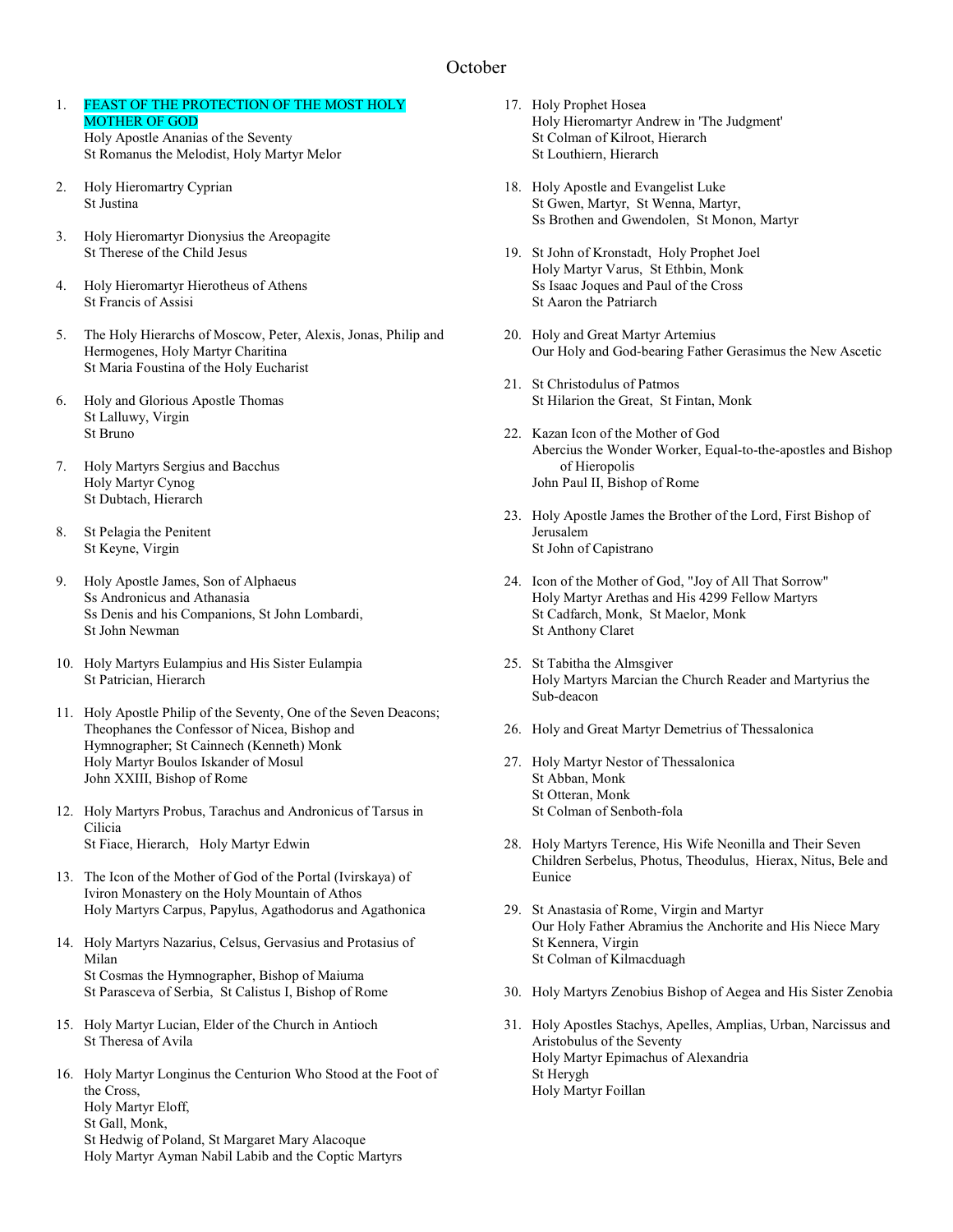October 2021

| <b>Sunday</b>                                                                                                                                                  | <b>Monday</b>                                                                                                                            | <b>Tuesday</b>                                                                                                       | Wednesday                                                                                                                                                                | <b>Thursday</b>                | Friday                                                  | <b>Saturday</b>                      |
|----------------------------------------------------------------------------------------------------------------------------------------------------------------|------------------------------------------------------------------------------------------------------------------------------------------|----------------------------------------------------------------------------------------------------------------------|--------------------------------------------------------------------------------------------------------------------------------------------------------------------------|--------------------------------|---------------------------------------------------------|--------------------------------------|
|                                                                                                                                                                | Sep 2021<br>M T W T<br>S<br>$\overline{2}$<br>9<br>7<br>8<br>5<br>6<br>14 15 16<br>12<br>13<br>20 21 22 23 24 25<br>19<br>26 27 28 29 30 | $_{\rm F}$<br>$\mathbf S$<br>S<br>M<br>$\overline{4}$<br>3<br>10 11<br>8<br>7<br>17 18<br>15<br>14<br>21<br>28 29 30 | Nov 2021<br>$\mathbf T$<br>W<br>$\mathbf{T}$<br>$\mathbf F$<br>-S<br>$\overline{2}$<br>3<br>5<br>4<br>6<br>9<br>10<br>11 12 13<br>17 18 19 20<br>16<br>22 23 24 25 26 27 |                                | 1<br>Sep 18th<br>Holy<br>Protection of<br>the Theotokos | $\overline{\mathcal{L}}$<br>Sep 19th |
| $\overline{3}$<br>Sep 20th<br>Fifteenth Sunday<br>after Pentecost<br>(Tone 6)<br>2nd of Luke<br>Matins Gospel 4                                                | $\overline{A}$<br>Sep 21st                                                                                                               | $\overline{5}$<br>Sep 22nd                                                                                           | 6<br>Sep 23rd<br>New Moon                                                                                                                                                | $\overline{7}$<br>Sep 24th     | 8<br>Sep 25th                                           | 9<br>Sep 26th                        |
| <i>10</i><br>Sep 27th<br>Sixteenth Sunday<br>after Pentecost<br>(Tone 7)<br>3rd of Luke<br>Matins Gospel 5                                                     | $\varPi$<br>Sep 28th                                                                                                                     | 12<br>Sep 29th<br>First Quarter                                                                                      | 13<br>Sep 30th                                                                                                                                                           | 14<br>Oct 1st                  | 15<br>Oct 2nd                                           | 16<br>Oct 3rd                        |
| 17<br>Oct 4th<br>Seventeenth Sunday after<br>Pentecost (Tone 8)<br>4th of Luke<br>Sunday of the Fathers of<br>the 7th Ecumenical<br>Council<br>Matins Gospel 6 | 18<br>Oct <sub>5th</sub>                                                                                                                 | 19<br>Oct6th                                                                                                         | 20<br>Oct7th<br>Full Moon                                                                                                                                                | 21<br>Oct8th                   | 22<br>Oct 9th                                           | 23<br>Oct 10th                       |
| 24<br>Oct 11th<br>Eighteenth Sunday<br>after Pentecost (Tone<br>1)<br>5th of Luke<br>Matins Gospel 7                                                           | 25<br>Oct 12th                                                                                                                           | 26<br>Oct 13th                                                                                                       | 27<br>Oct 14th                                                                                                                                                           | 28<br>Oct 15th<br>Last Quarter | 29<br>Oct 16th                                          | 30 <sup>°</sup><br>Oct 17th          |
| 31<br>Oct 18th<br>Nineeteenth Sunday<br>after Pentecost (Tone 2)<br>6th of Luke<br>Matins Gospel 8                                                             |                                                                                                                                          |                                                                                                                      |                                                                                                                                                                          |                                |                                                         |                                      |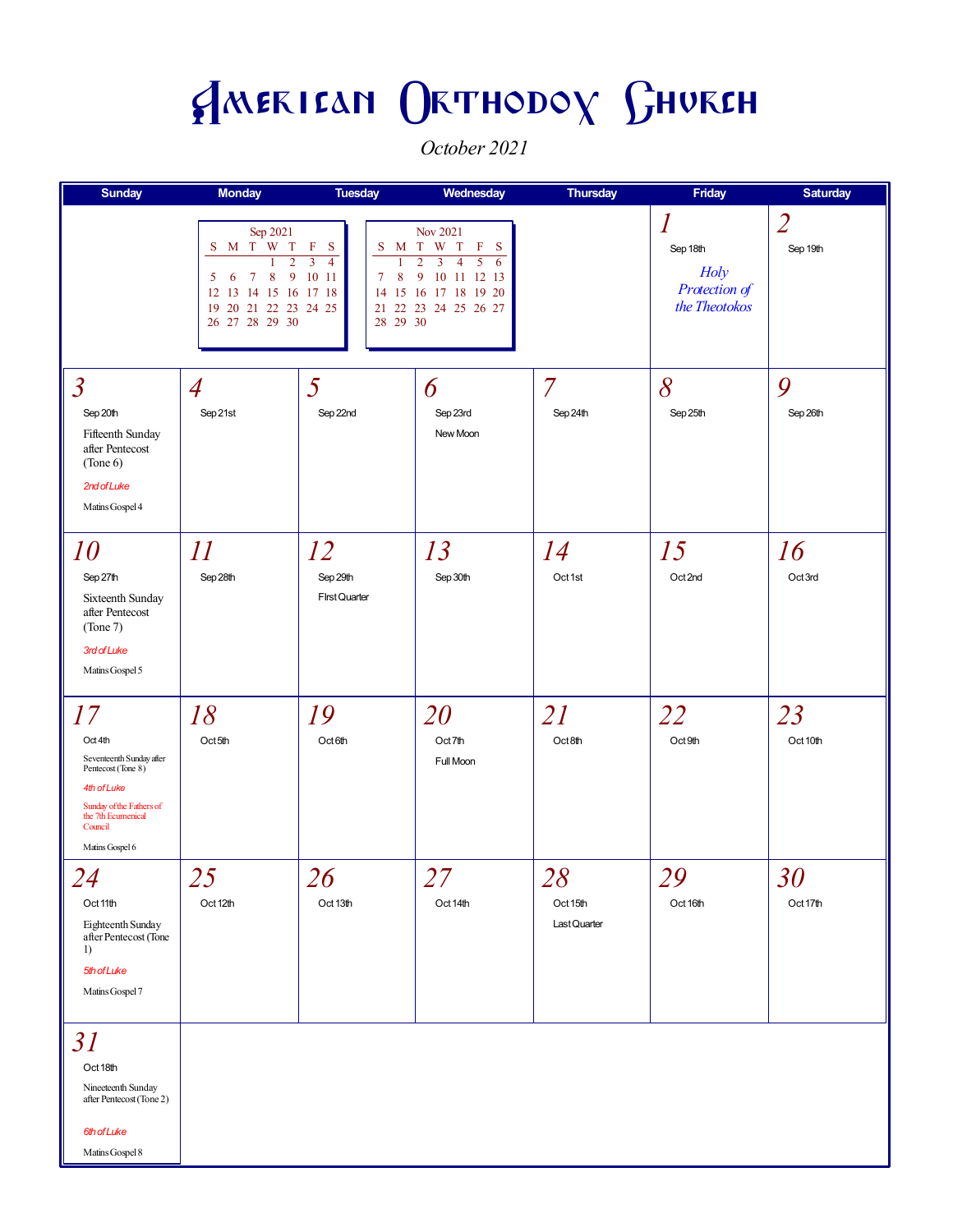### November

- 1. Holy Martyrs and Wonderworkers Cosmas and Damian, Unmercenary Healers Ss Pabiali, Cledwyn and Dingad St Ceitho, St Cadfan
- 2. Holy Martyrs Acindynus, Pegasius, Aphthonius, Elpidephorus and Anempodistus of Persia St Erc
- 3. Holy Martyrs Akepsimus, Bishop; Joseph, Priest; and Aethalas, Deacon, of Persia St Winefred, St Martin de Porres, St Richa (Alexis)
- 4. St Joannicius the Great of Olympus Holy Hieromartyr Nicander, Bishop of Myra and Hermeus the Presbyter, St Charles Borromeo
- 5. Holy Martyrs Galaction and His Bride Epistema St Cuby St Kea St Assia the Wonderworker
- 6. St Paul the Confessor, Archbishop of Constantinople St Mellion
- 7. Our Holy Father and Wonderworker Lazarus the Stylite of Mount Galesius St Congar
- 8. SYNAXIS OF THE HOLY ARCHANGELS MICHAEL AND GABRIEL AND ALL THE BODILESS POWERS St Tysilio
- 9. St Nektarios of Pentapolis Holy Martyrs Onesiphorus and Porphyrius St Benen, St Pabo Mother Matrona
- 10. Holy Apostles Erastus, Olympas, Herodian, Sosipater, Quartus and Tertius of the Seventy St Orestes the New Martyr St Eleath, St Aedh Macbricc St Leo the Great, Bishop of Rome, St Mora
- 11. Great Martyr Menas Holy Martyrs Victor, Vincent the Deacon and Stephanie St Theodore the Studite St Cyfran, St Martin of Tours
- 12. St John the Almsgiver, Patriarch of Alexandria St Nilus of Sinai St Machar
- 13. Our Holy Father among the Saints John Chrysostom, Archbishop of Constantinople St Denick
- 14. The Holy and All-famed Apostle Philip St Gregory Palamas the Wonderworker, Archbishop of Thessalonica St Dyfrig, St Malo
- 15. Holy Martyrs of Edessa Guria, Shamuna, and Habib the Deacon St Albert the Great
- 16. Holy Apostle and Evangelist Matthew St Afan St Margaret of Scotland, St Gertrude
- 17. St Gregory the Wonderworker, Bishop of Neocaesarea St Nikon, Disciple of St Sergius of Radonezh St Elizabeth of Hungary
- 18. Holy Martyrs Plato and Romanus St Mawes
- 19. Holy Prophet Obadiah Holy Martyr Barlaam
- 20. Forefeast of the Entry of the Mother of God into the Temple Holy Father Gregory of Decapolis and Proclus Archbishop of Constantinople, Disciple and Successor of St John Chrysostom
- 21. THE ENTRY INTO THE TEMPLE OR PRESENTATION OF OUR MOST HOLY LADY THE MOTHER OF GOD AND EVER-VIRGIN MARY St Columban of Bobbio

St Digain

- 22. Holy Apostles Philemon, Apphia, Archippus and Onesimus of the Seventy St Cecilia and Those with Her St Deiniol the Younger
- 23. St Amphilochius, Bishop of Iconium, Friend of St Basil the Great St Gregory, Bishop of Agrigentum St Metrophan, Bishop of Voronezh St Polin, St Columban
- 24. Holy Hieromartyrs Clement, Bishop of Rome and Peter, Bishop of Alexandria St Kenan St Colman of Cloyne
- 25. Leavetaking of the Feast of the Entry of the Mother of God into the Temple Great Martyr Katherine Great Martyr Mercurius
- 26. St Stylian of Paphlagonia St Nikon, Preacher of Repentance
- 27. Icon of the Mother of God of Kursk (Mother of God of the Sign) Great Martyr James of Persia St James, Bishop of Rostov St Seachnall
- 28. St Stephen the New Holy Martyr Irenarchus
- 29. Holy Martyrs Paramonus and Philumenus St Brendan of Birr St Sadwen
- 30. Holy Apostle Andrew the First-called St Tudwal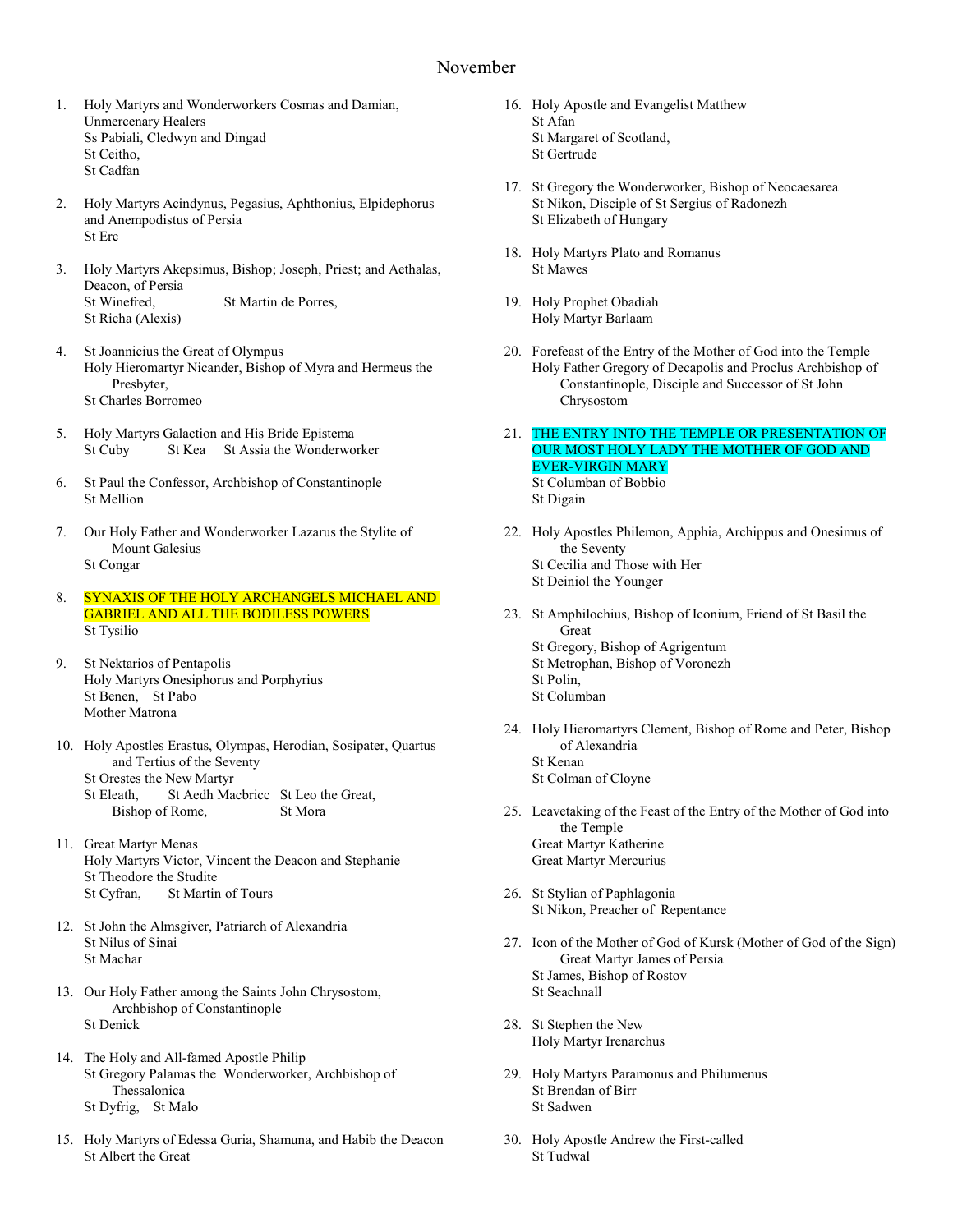November 2021

| <b>Sunday</b>                                                                                                                                      | <b>Monday</b>                                         | <b>Tuesday</b>             | Wednesday                           | <b>Thursday</b>                                                                                                                                                                                  | Friday                                                                                                                                            | <b>Saturday</b>                                                        |
|----------------------------------------------------------------------------------------------------------------------------------------------------|-------------------------------------------------------|----------------------------|-------------------------------------|--------------------------------------------------------------------------------------------------------------------------------------------------------------------------------------------------|---------------------------------------------------------------------------------------------------------------------------------------------------|------------------------------------------------------------------------|
|                                                                                                                                                    | Oct 19th                                              | $\overline{2}$<br>Oct 20th | $\overline{\mathcal{S}}$<br>Oct21st | $\overline{A}$<br>Oct 22nd<br>New Moon                                                                                                                                                           | $\overline{5}$<br>Oct 23rd                                                                                                                        | 6<br>Oct 24th                                                          |
| 7<br>Oct 25th<br>Twentieth Sunday<br>after Pentecost<br>(Tone 3)<br>7th of Luke<br>Matins Gospel 9                                                 | 8<br>Oct 26th<br>Holy<br>Archangels and<br>Angels     | 9<br>Oct 27th              | 10<br>Oct28th                       | 11<br>Oct 29th<br>First Quarter                                                                                                                                                                  | 12<br>Oct 30th                                                                                                                                    | 13<br>Oct 31st                                                         |
| 14<br>Nov 1st<br>Twenty-first<br>Sunday after<br>Pentecost (Tone 4)<br>8th of Luke<br>Matins Gospel 10                                             | 15<br>Nov 2nd<br><b>Beginning</b> of<br>Philip's Fast | 16<br>Nov 3rd              | 17<br>Nov 4th                       | 18<br>Nov 5th                                                                                                                                                                                    | 19<br>Nov <sub>6th</sub><br>Full Moon                                                                                                             | 20<br>Nov 7th<br>Prefestive of the<br>Presentation of the<br>Theotokos |
| 21<br>Nov 8th<br>Twenty-second<br>Sunday after<br>Pentecost (Tone 5)<br>9th of Luke<br>Presentation of the<br><b>Theotokos</b><br>Matins Gospel 11 | 22<br>Nov 9th                                         | 23<br>Nov 10th             | 24<br>Nov 11th                      | 25<br>Nov 12th                                                                                                                                                                                   | 26<br>Nov 13th                                                                                                                                    | 27<br>Nov 14th<br>Last Quarter                                         |
| 28<br>Nov 15th<br>Twenty-third<br>Sunday after<br>Pentecost (Tone 6)<br>10th of Luke<br>Matins Gospel 1                                            | 29<br>Nov 16th                                        | 30<br>Nov 17th             | $\mathbf{3}$<br>4<br>31             | Oct 2021<br>S M T W T<br>$\mathbf{F}$<br>- S<br>$\overline{2}$<br>1<br>$\overline{7}$<br>$\boldsymbol{8}$<br>6<br>9<br>5<br>10 11 12 13 14 15 16<br>17 18 19 20 21 22 23<br>24 25 26 27 28 29 30 | Dec 2021<br>S M T W T<br>2<br>1<br>6<br>$7\phantom{.0}$<br>8<br>9<br>5<br>12  13  14  15  16  17  18<br>19 20 21 22 23 24 25<br>26 27 28 29 30 31 | $\mathbf{F}$<br>- S<br>3<br>$\overline{4}$<br>10 11                    |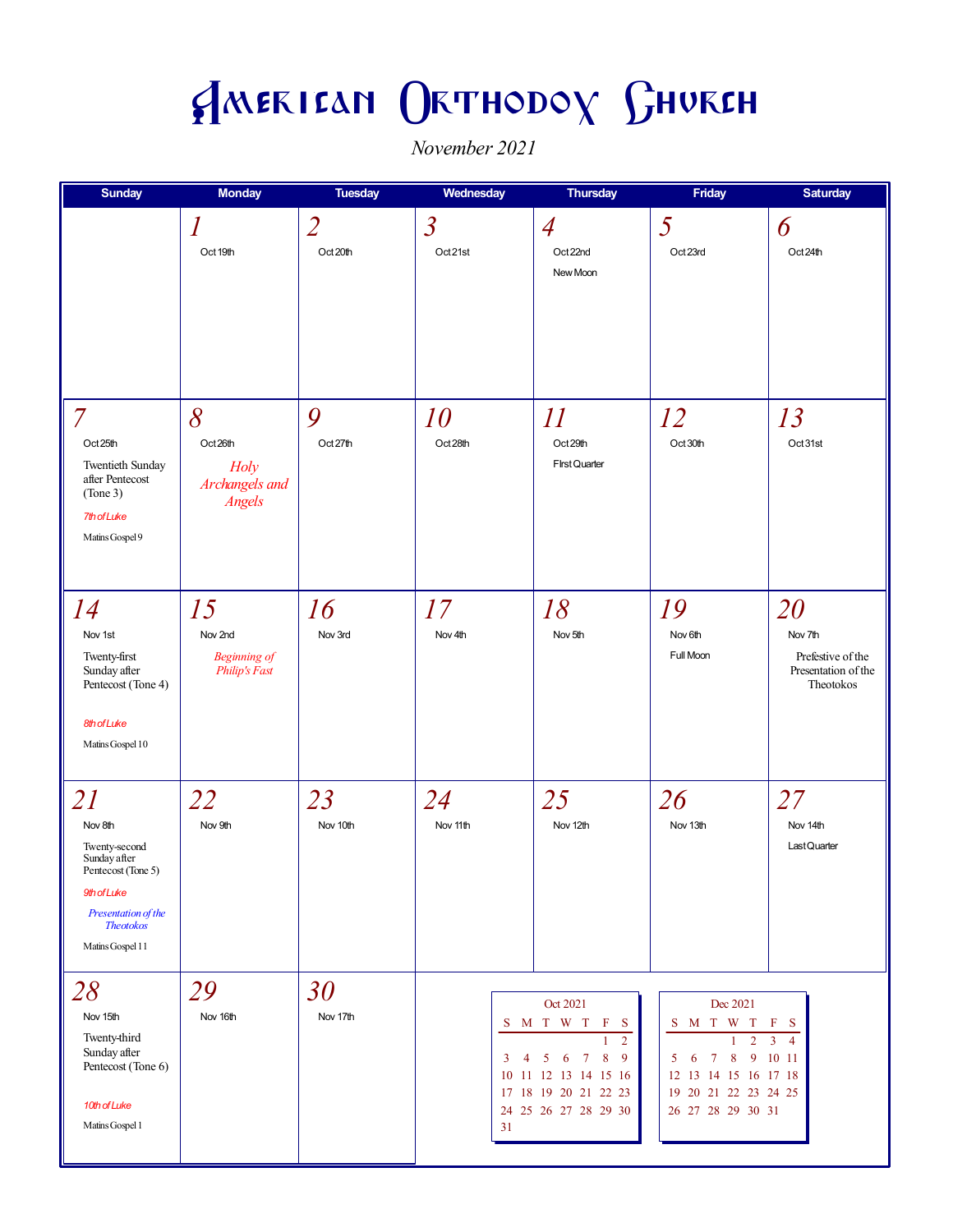### December

- 1. Holy Prophet Nahum St Philaret the Merciful of Constantinople
- 2. Holy Prophet Habbakuk
- 3. Holy Prophet Zephaniah St Sabbas of Svenigorod, Disciple of St Sergius St Francis Xavier
- 4. Great Martyr Barbara St John of Damascus
- 5. Our Holy and Godbearing Father Sabbas the Sanctified St Cawrdaf
- 6. OUR FATHER AMONG THE SAINTS NICHOLAS THE WONDERWORKER ARCHBISHOP OF MYRA IN LYCIA
- 7. Our Father among the Saints Ambrose, Bishop of Milan St Anthony of Siya St Nil the Anchorite of Stolben Island St Buithe
- 8. St Patapius the Righteous
- 9. CONCEPTION OF ST ANNA, THE MOTHER OF THE MOTHER OF GOD St Budoc
- 10. Holy Martrys Menas, Hermogenes and Eugraphus
- 11. Our Holy Father Daniel the Stylite St Cian St Damasus I, Bishop of Rome
- 12. Our Lady of Guadalupe, Empress of the Americas Our Holy Father Spyridon the Wonderworker, Bishop of Trymithus in Cyprus St Herman of Alaska St Finnian of Clonard St Columba of Leinster
	- St Colman of Glendalough
	- St Jane Frances de Chantel
- 13. Holy Martyrs Eustratius, Eugene, Auxentius, Mardarius and Orestes in Armenia Holy Virgin Lucy of Sicily
- 14. Holy Martrys Thyrsus, Leusius and Callinicus of Asia Minor, Apollonius, Philemon and Arrian of Alexandria Ss Fingar and Phiala St John of the Cross Holy Martyr Nemutallah El-Hardini
- 15. Hieromartyr Eleutherius, Bishop of Illyricum, and His Mother the Holy Martyr Anthia St Stephen the Confessor, Archbishop of Sourozh
- 16. Holy Prophet Haggai St Modestus the Second, Patriarch of Jerusalem
- 17. Holy Prophet Daniel The Three Children in Babylon St Dionysius of Zante St Tydecho St Briach
- 18. Holy Martyr Sebastian and Those with Him
- 19. Ss Boniface and Aglais
- 20. Forefeast of the Holy Nativity Holy Hieromartyr Ignatius the Godbearer, Bishop of Antioch St John of Kronstadt St Ursician
- 21. Holy Virgin Martyr Juliana St Peter, Metropolitan of Moscow St Peter Canisus
- 22. Great Martyr Anastasia of Rome, the Freer from Bonds
- 23. The Holy Ten Martyrs of Crete St Niphon, Bishop of Constantiana St John Kanty
- 24. EVE OF THE HOLY NATIVITY St Eugenia the Righteous Virgin Martyr St Caran
- 25. THE NATIVITY OF OUR LORD AND GOD AND SAVIOUR JESUS CHRIST
- 26. Synaxis of the Most Holy Mother of God St Tathai St Euthymius, Archbishop of Sardica
- 27. St Stephen the First Martyr and Protodeacon St Theodore the Branded
- 28. The 20,000 Holy Martyrs Burned at Nicomedia Ss Romulus and Conindrus
- 29. The Holy Infants Killed for Christ's Sake in Bethlehem St Thomas Becket
- 30. Holy Martyrs Anysia and Melania
- 31. Leavetaking of the Feast of the Nativity of Our Lord. Melany the Roman Sylvester I, Bishop of Rome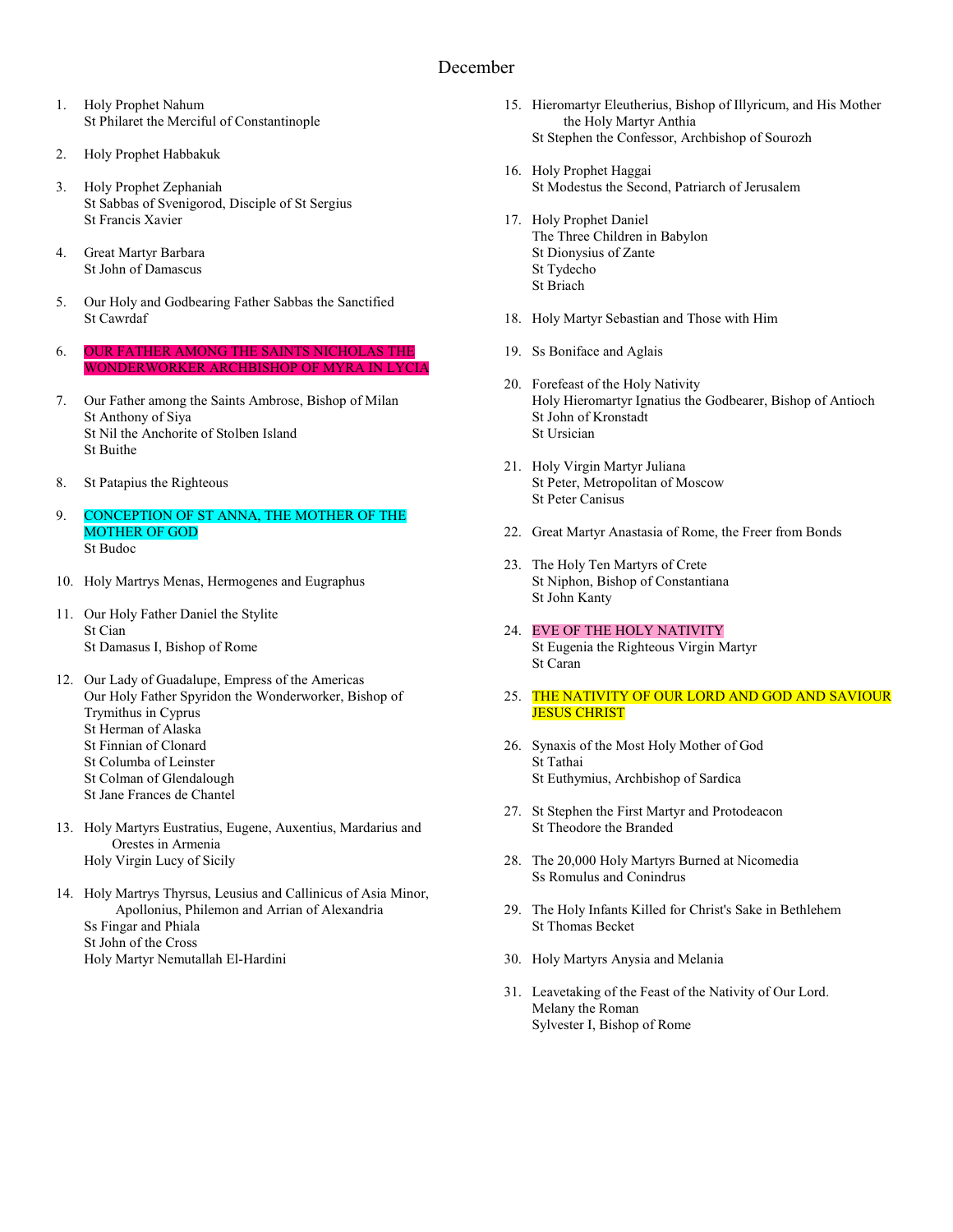December 2021

| <b>Sunday</b>                                                                                                                                                              | <b>Monday</b>                                                        | <b>Tuesday</b>                                                                                                               | Wednesday                    | <b>Thursday</b>                           | <b>Friday</b>                                 | <b>Saturday</b>                                                                       |
|----------------------------------------------------------------------------------------------------------------------------------------------------------------------------|----------------------------------------------------------------------|------------------------------------------------------------------------------------------------------------------------------|------------------------------|-------------------------------------------|-----------------------------------------------|---------------------------------------------------------------------------------------|
| Nov 2021<br>S M T W T<br>$\overline{2}$<br>$\mathbf{3}$<br>$\overline{4}$<br>$\mathbf{1}$<br>8<br>9<br>7<br>16 17 18 19 20<br>15<br>14<br>21 22 23 24 25 26 27<br>28 29 30 | F<br>S<br>$\mathfrak{S}$<br>6<br>10 11 12 13<br>2<br>3<br>9<br>30 31 | Jan 2022<br>S M T W T F S<br>1<br>8<br>5<br>6<br>7<br>4<br>10 11 12 13 14 15<br>16 17 18 19 20 21 22<br>23 24 25 26 27 28 29 | $\boldsymbol{l}$<br>Nov 18th | $\overline{2}$<br>Nov 19th                | $\overline{\mathcal{S}}$<br>Nov 20th          | $\overline{A}$<br>Nov 21st<br>New Moon                                                |
| 5<br>Nov 22nd<br>Twenty-fourth<br>Sunday after<br>Pentecost (Tone 7)<br>11th of Luke<br>Matins Gospel 2                                                                    | 6<br>Nov 23rd<br>St. Nicholas of<br>Myra                             | 7<br>Nov 24th<br>Prefestive of the<br>Maternity of St.<br>Anne                                                               | 8<br>Nov 25th                | 9<br>Nov 26th<br>Maternity of St.<br>Anne | <i>10</i><br>Nov 27th<br><b>First Quarter</b> | II<br>Nov 28th<br>Leavetaking of the<br>Maternity of St.<br>Anne                      |
| 12<br>Nov 29th<br>Second Sunday<br>before Christmas<br>Twenty-fifth Sunday<br>after Pentecost (Tone<br>8)<br>12th of Luke<br>Matins Gospel 3                               | 13<br>Nov 30th                                                       | 14<br>Dec 1st                                                                                                                | 15<br>Dec 2nd                | 16<br>Dec 3rd                             | 17<br>Dec 4th                                 | 18<br>Dec 5th<br>Full Moon                                                            |
| 19<br>Dec 6th<br>Sunday Before<br>Christmas<br>Twenty-sixth Sunday<br>after Pentecost (Tone<br>1)<br>13th of Luke<br>Matins Gospel 4                                       | 20<br>Dec 7th<br>Prefestive of the<br>Nativity of Our<br>Lord        | 21<br>Dec 8th                                                                                                                | 22<br>Dec 9th                | 23<br>Dec 10th                            | 24<br>Dec 11th<br>Paramony of<br>Christmas    | 25<br>Dec 12th<br>Nativity of Our<br>Lord, God, and<br>Savior, Jesus<br><b>Christ</b> |
| 26<br>Dec 13th<br>Last Quarter<br>Sunday After Christmas<br>Twenty-seventh Sunday<br>after Pentecost (Tone 2)<br>14th of Luke<br>Matins Gospel 5                           | 27<br>Dec 14th                                                       | 28<br>Dec 15th                                                                                                               | 29<br>Dec 16th               | 30<br>Dec 17th                            | 31<br>Dec 18th                                |                                                                                       |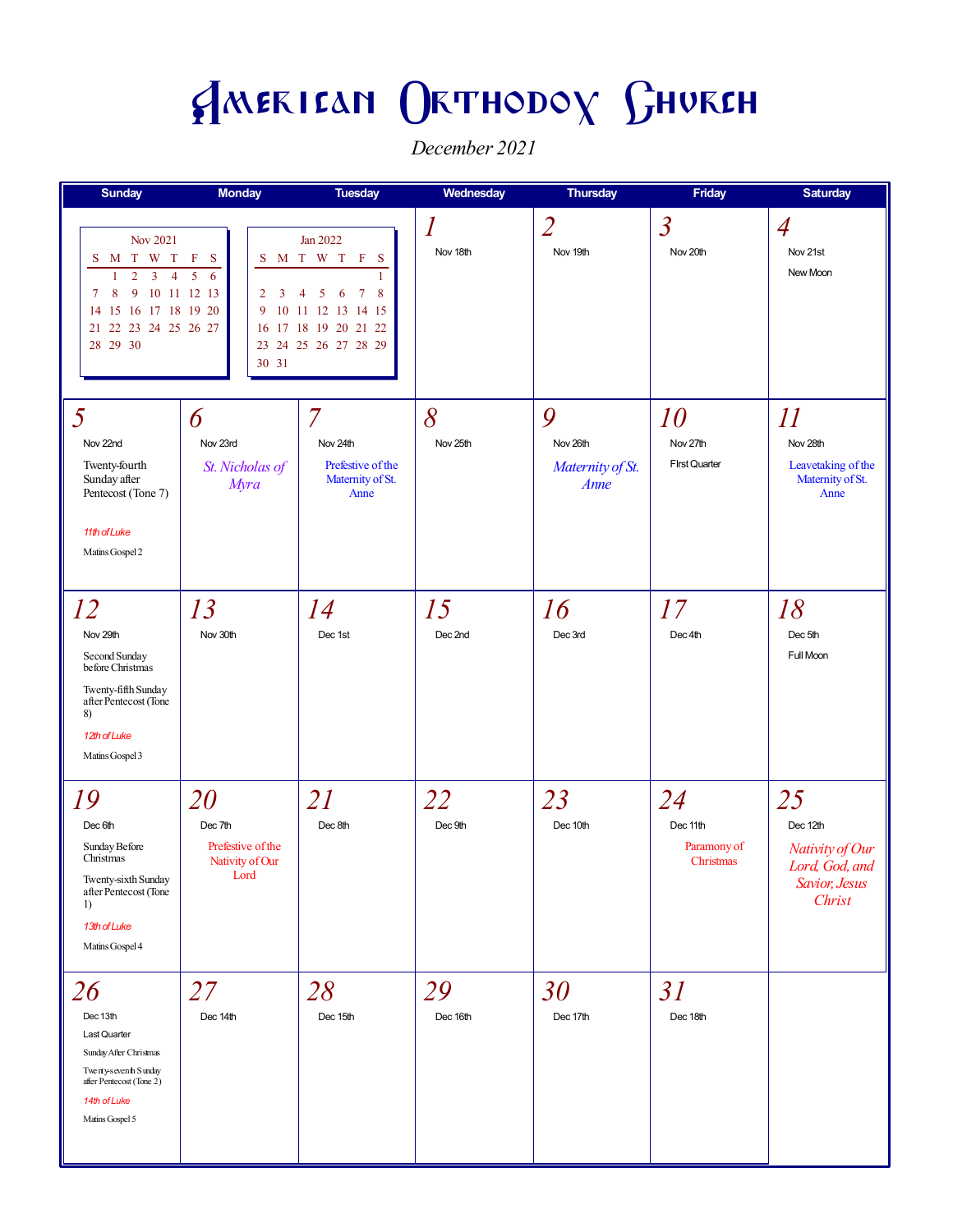#### January

#### 1. CIRCUMCISION OF OUR LORD AND GOD AND SAVIOUR JESUS CHRIST St Basil the Great, Archbishop of Cappadocia

- 2. Forefeast of the Theophany St Seraphim of Sarov, Wonderworker St Silvester, Bishop of Rome St Gregory Nazianzan
- 3. St Gordius the Martyr Ss Fintan and Finlugh Prophet Malachi
- 4. Synaxis of the Seventy Holy Apostles St Theoctistos, Abbot of Cucomo in Sicily
- 5. Eve of the Theophany Holy Martyrs Theopemptos, Theonas and Syncletia St Ruman St Paul the Hermit
- 6. HOLY THEOPHANY OF OUR LORD AND GOD AND SAVIOR JESUS CHRIST St Schotin
- 7. Synaxis of the Holy and Glorious Prophet and Forerunner and Baptist John St Brannock of Braunton
- 8. St Dominica of Constantinople St George the Chozebite St Ergnad, Monk
- 9. St Philip, Metropolitan of Moscow and All Russia Holy Martyr Polyeuctos
- 10. St Gregory, Bishop of Nyssa St Dometian, Bishop of Mylitena St Marcian the Presbyter
- 11. St Theodosios the Great, the Cenobiarch St Michael of Klops Monastery, Fool for Christ Ss Ethenia and Fidelmia, Nuns
- 12. Holy Father Sabbas, Archbishop of Serbia Holy Virgin Martyr Tatiana of Rome
- 13. Holy Martyrs Hermylos and Stratonicos St Erbin St Hilary St James of Nisibis
- 14. Leavetaking of the Feast of the Theophany St Nina, Equal-to-the-apostles St Kentigern Mungo, Bishop Holy Fathers of Sinai and Raitho
- 15. St Paul of Thebes St John the Hut-dweller Our Lady of the Seeds
- 16. St Maxim of Totma, Fool for Christ St Fursey of Burgh Castle, Enlightener of East Anglia
- 17. Our Holy and Godbearing Father Anthony the Great Holy New Martyr George of Ioannina
- 18. Our Holy Fathers Athanasios and Cyril, Archbishops of Alexandria
- 19. St Macarios the Great and St Macarios of Alexandria St Mark, Metropolitan of Ephesus St Arsenius, Archbishop of Corcyre
- 20. Our Holy and Godbearing Father Euthymios the Great of Palestine St Fechin Ss Fabian and Sebastian
- 21. St Maximos the Confessor Holy Martyr Neophytos St Agnes
- 22. Holy Apostle Timothy of the Seventy Holy Martyr Anastasios the Persian St Vincent
- 23. Holy Hieromartyr Clement, Bishop of Ancyra Holy Martyr Agathangelos Mother Marianne Cope St Sergius I, Bishop of Rome
- 24. St Xenia the Righteous St Xenia the Fool for Christ of St Petersburg Holy Hieromartyr Cadoc
- 25. Icon of the Mother of God "Soothe My Sorrows" St Gregory the Theologian St Felicitas and Her Seven Martyred Sons St Eochod
- 26. St Xenophon and His Wife Mary and Their Sons John and Arcadios St Conano
- 27 Translation of the Relics of St John Chrysostom, Archbishop of Constantinople St Natalis
- 28 Our Holy Fathers Ephraim and Isaac the Syrians
- 29 Translation of the Relics of the Holy Hieromartyr Ignatius the Godbearer to the City of Antioch St Gildas the Wise
- 30 Our Holy Fathers and Great Hierarchs Basil the Great, Gregory the Theologian and John Chrysostom The Finding of the Icon of the Mother of God on the Isle of Tinos St Tudy, Virgin St Hippolytus of Rome
- 31 Holy and Wonderworking Unmercenaries Cyros and John St Nicetas, Bishop of Novgorod St Melangell, Virgin Recluse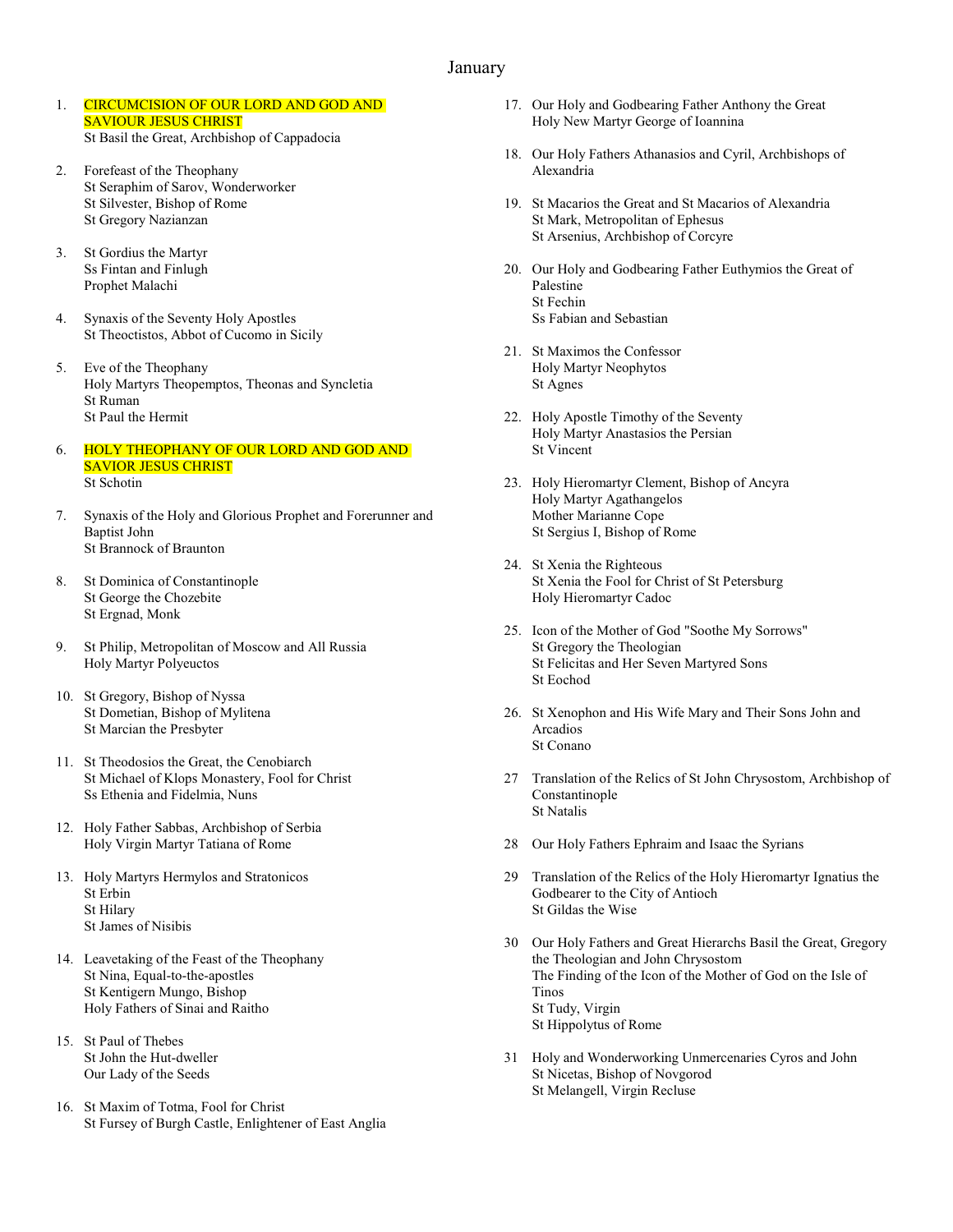January 2022

| <b>Sunday</b>                                                                                                                           | <b>Monday</b>                 | <b>Tuesday</b>                                                                                                                                                          | Wednesday                                                                                                                     | <b>Thursday</b>                                      | <b>Friday</b>                                    | <b>Saturday</b>                                                 |
|-----------------------------------------------------------------------------------------------------------------------------------------|-------------------------------|-------------------------------------------------------------------------------------------------------------------------------------------------------------------------|-------------------------------------------------------------------------------------------------------------------------------|------------------------------------------------------|--------------------------------------------------|-----------------------------------------------------------------|
|                                                                                                                                         | S<br>5<br>6<br>12<br>13<br>19 | Dec 2021<br>M T W T<br>F<br>S<br>$\overline{3}$<br>$\overline{4}$<br>$\overline{2}$<br>8<br>9<br>10 11<br>7<br>14 15 16 17 18<br>20 21 22 23 24 25<br>26 27 28 29 30 31 | Feb 2022<br>M T W T<br>S<br>3<br>2<br>$\tau$<br>8<br>10<br>9<br>6<br>13 14 15 16 17 18 19<br>21 22 23 24 25 26<br>20<br>27 28 | F<br>-S<br>$\overline{5}$<br>$\overline{4}$<br>11 12 |                                                  | Dec 19th<br>Holy Name of<br><b>Jesus</b><br>St. Basil the Great |
| $\overline{2}$<br>Dec 20th<br>New Moon<br>Sunday Before Theophany<br>Twenty-eighthSunday<br>after Pentecost (Tone 3)<br>Matins Gospel 6 | $\overline{3}$<br>Dec 21st    | $\overline{A}$<br>Dec 22nd                                                                                                                                              | $\overline{\mathcal{S}}$<br>Dec 23rd<br>Paramony of the<br>Theophany                                                          | 6<br>Dec 24th<br>Theophany of<br>Our Lord            | $\overline{7}$<br>Dec 25th                       | 8<br>Dec 26th                                                   |
| 9<br>Dec 27th<br><b>First Quarter</b><br>Sunday After Theophany<br>Twe nty-ninth Sunday after<br>Pentecost (Tone 4)<br>Matins Gospel 7  | <i>10</i><br>Dec 28th         | $\mathcal{U}% =\mathcal{U}^{\ast }(\mathcal{A})$<br>Dec 29th                                                                                                            | 12<br>Dec 30th                                                                                                                | 13<br>Dec 31st                                       | 14<br>Jan 1st<br>Leavetaking of the<br>Theophany | 15<br>Jan 2nd                                                   |
| 16<br>Jan 3rd<br><b>National Religious</b><br><b>Freedom Day</b><br>Thirtieth Sunday<br>after Pentecost<br>(Tone 5)<br>Matins Gospel 8  | 17<br>Jan 4th<br>Full Moon    | 18<br>Jan 5th<br><b>National Sanctity of</b><br>Life Day                                                                                                                | 19<br>Jan 6th                                                                                                                 | <i>20</i><br>Jan 7th                                 | 21<br>Jan 8th                                    | 22<br>Jan 9th                                                   |
| 23<br>Jan 10th<br>Thirty-first Sunday<br>After Pentecost<br>(Tone 6)<br>Matins Gospel 9                                                 | 24<br>Jan 11th                | 25<br>Jan 12th<br>Last Quarter                                                                                                                                          | 26<br>Jan 13th                                                                                                                | 27<br>Jan 14th                                       | 28<br>Jan 15th                                   | 29<br>Jan 16th                                                  |
| <i>30</i><br>Jan 17th<br>Thirty-second<br>Sunday after<br>Pentecost (Tone 7)<br>Matins Gospel 10                                        | 31<br>Jan 18th<br>New Moon    |                                                                                                                                                                         |                                                                                                                               |                                                      |                                                  |                                                                 |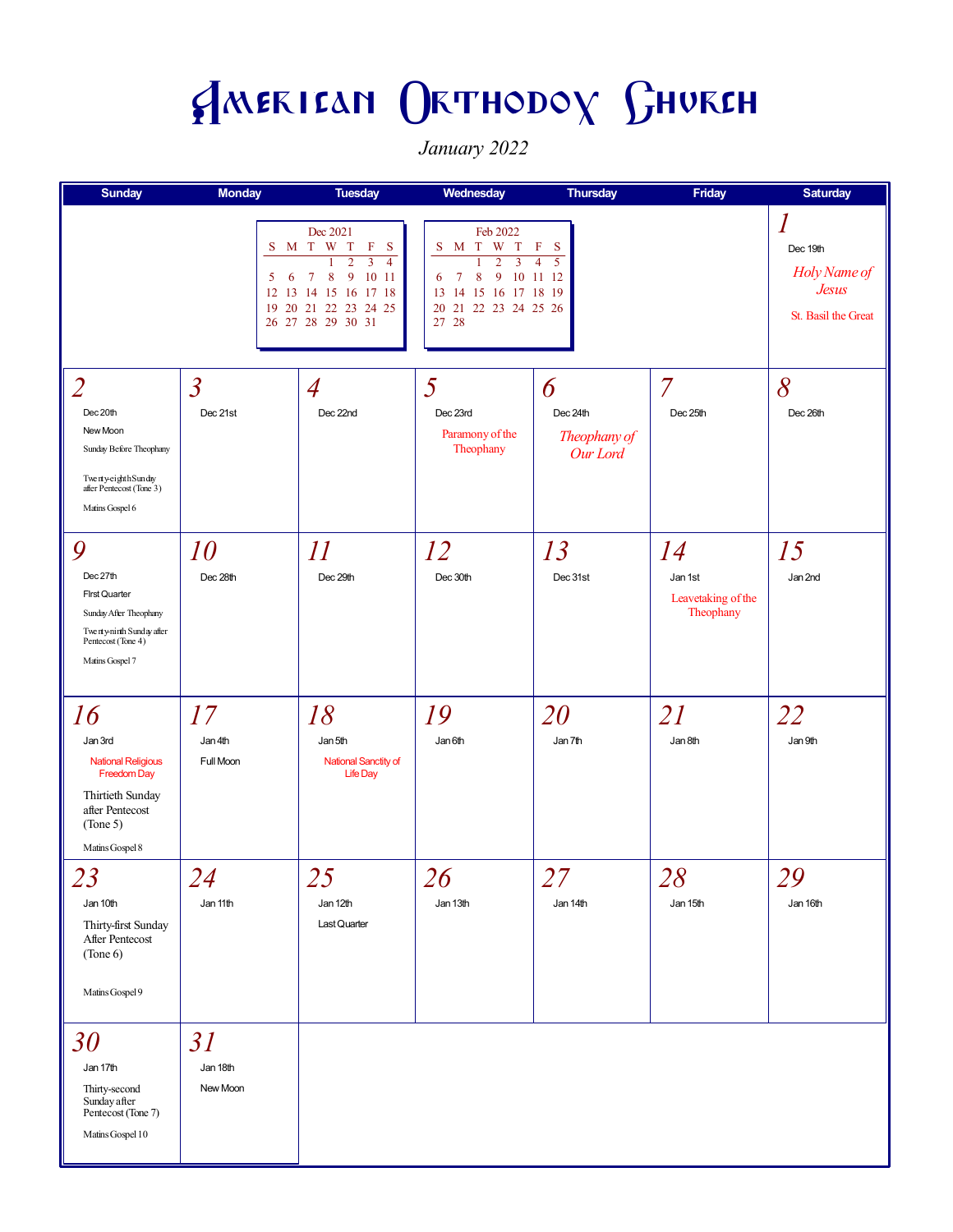### February

- 1. Forefeast of the Meeting of Our Lord Jesus Christ Holy Martyr Trypho St Brigid of Kildare St Seiriol
- 2. MEETING OF OUR LORD JESUS CHRIST IN THE TEMPLE St Ronan
- 3. Synaxis of Ss Symeon the Elder and Anna the Prophetess St Ia, Virgin Martyr St Ansgar
- 4. St Isidore of Pelusium Holy Hieromartyr Aldate
- 5. St Agatha of Sicily St Theodosi of Chernigov
- 6. St Photios the Great, Patriarch of Constantinople Ss Barsanouphios and John of Gaza St Boucolos, Bishop of Smyrna Ss Mel and Mun, Bishops Ss Paul Miki and his companions
- 7. St Parthenios, Bishop of Lampsacos St Luke of Mount Stirion St Aule, Hermit
- 8. Holy Prophet Zachariah Holy Great Martyr Theodore the Commander St Oncho the Poet St Jerome Emiliani
- 9. Leave-taking of the Feast of the Meeting of Our Lord Jesus Christ Holy Martyr Nikephoros St Teilo, Bishop of Llandaff
- 10. Holy Hieromartyr Charalampos the Wonderworker St Scholastica
- 11. Our Lady or Lourdes Holy Hieromartyr Blaise of Sebaste St Gobnet, Abbess
- 12. St Meletios, Archbishop of Antioch St Alexis the Wonderworker, Metropolitan of Moscow
- 13. St Martinian the Anchorite St Modomnock, Hermit
- 14. St Cyril, Equal-to-the-apostles and Teacher of the Slavs St Auxentios on the Mountain St Maron
- 15. 21 Egyptian Martyrs of Islamic Terrorism Holy Apostle Onesimos of the Seventy St Berach, Monk
- 16. Holy Hieromartyr Pamphilos and His Eleven Companions
- 17. Great Martyr Theodore the Tyro (Or Recruit) Holy New Martyr Theodore the Byzantine St Finan Seven Founders of the Servites
- 18. St Leo, Bishop of Rome St Colman
- 19. Holy Apostle Archippos of the Seventy St Philothea the Righteous Martyr of Athens St Odran Five Hundred Martyrs of Soor (Tyre)
- 20. St Leo, Bishop of Catania in Sicily St Bolcan Ss Jacinto, and Francisco Marto St James the Hermit, Disciple of Maron
- 21. St Timothy of Symbola St Eustathius, Bishop of Antioch St. Peter Damian
- 22. Finding of the Precious Relics of the Holy Martyrs in Eugenios St Elwin, Missionary
- 23. Holy Hieromartyr Polycarp, Bishop of Smyrna St turibius de Mongrovejo
- 24. First and Second Finding of the Venerable Head of the Forerunner and Baptist John St Cumine, Abbot
- 25. St Tarasios, Patriarch of Constantinople
- 26. St Photina the Samaritan Woman St Porphyrios, Bishop of Gaza
- 27. St Procopios the Confessor of Decapolis St thallus, Disciple of Maron
- 28. Our Holy Father and Confessor, Basil, Co-ascetic of St Procopios St Sillan Ss Cura and Marana, Disciples of Maron
- 29. St John Cassian the Roman, Confessor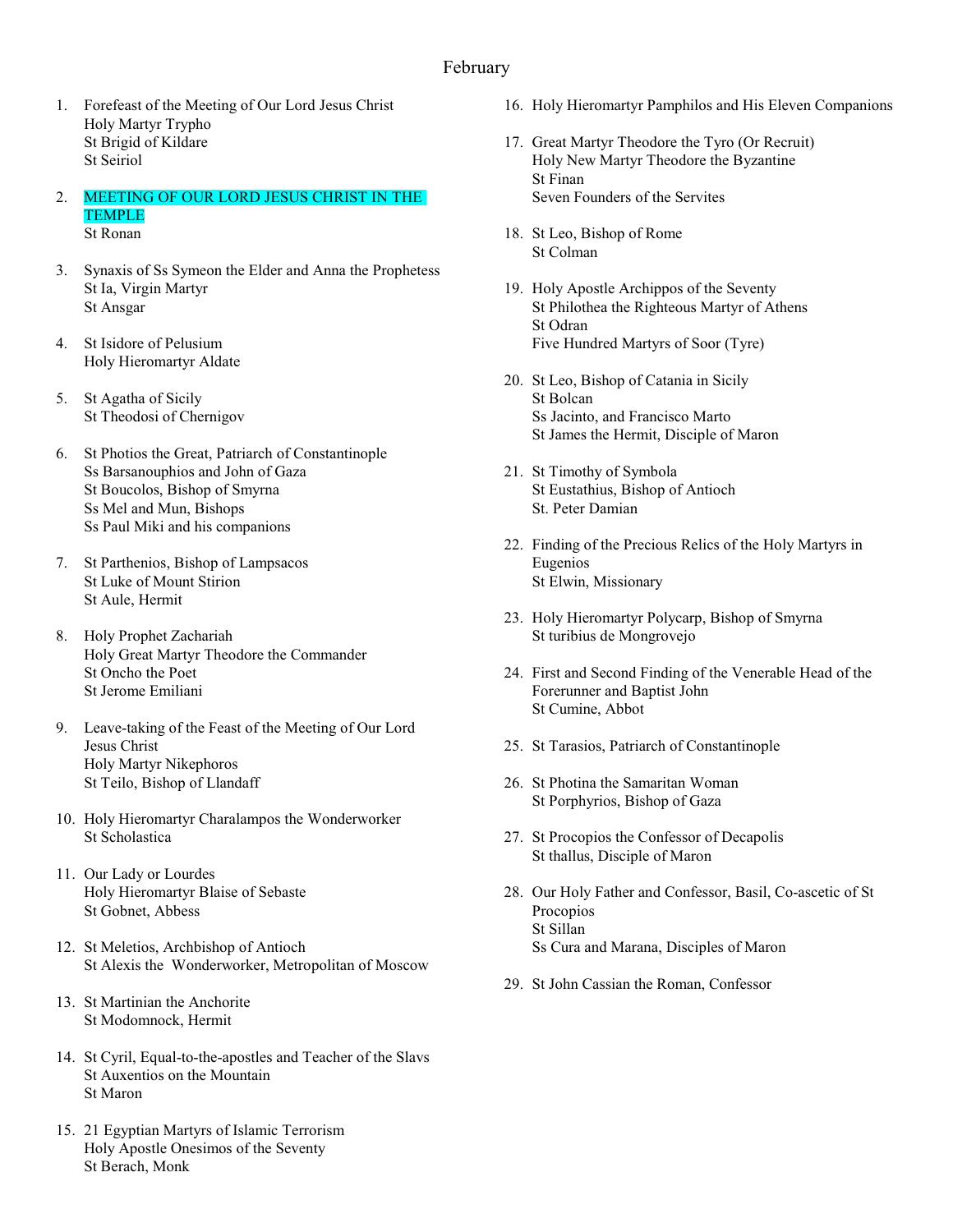February 2022

| <b>Sunday</b>                                                                           | <b>Monday</b>              | <b>Tuesday</b>                                                              | Wednesday                                                                                                                                                           | <b>Thursday</b>                      | Friday                                                                                                                                                 | <b>Saturday</b>                       |
|-----------------------------------------------------------------------------------------|----------------------------|-----------------------------------------------------------------------------|---------------------------------------------------------------------------------------------------------------------------------------------------------------------|--------------------------------------|--------------------------------------------------------------------------------------------------------------------------------------------------------|---------------------------------------|
|                                                                                         |                            | $\boldsymbol{l}$<br>Jan 19th<br>Prefestive -<br>Presentation of<br>Our Lord | $\overline{2}$<br>Jan 20th<br>Presentation of<br>Our Lord                                                                                                           | $\overline{\mathcal{S}}$<br>Jan 21st | $\overline{A}$<br>Jan 22nd                                                                                                                             | 5<br>Jan 23rd                         |
| 6<br>Jan 24th<br>Thirty-third<br>Sunday after<br>Pentecost (Tone 8)<br>Matins Gospel 11 | $\overline{7}$<br>Jan 25th | 8<br>Jan 26th<br>First Quarter                                              | 9<br>Jan 27th<br>Leavetaking of the<br>Presentation of Our<br>Lord                                                                                                  | <i>10</i><br>Jan 28th                | $\varPi$<br>Jan 29th                                                                                                                                   | 12<br>Jan 30th                        |
| 13<br>Jan 31st<br>Sunday of the<br>Publican and<br>Pharasee (Tone 1)<br>Matins Gospel 1 | 14<br>Feb 1st              | 15<br>Feb 2nd                                                               | 16<br>Feb 3rd<br>Full Moon                                                                                                                                          | 17<br>Feb 4th                        | 18<br>Feb 5th                                                                                                                                          | 19<br>Feb 6th                         |
| 20<br>Feb 7th<br>Sunday of the<br>Prodigal Son<br>(Tone 2)<br>Matins Gospel 2           | 21<br>Feb 8th              | 22<br>Feb 9th                                                               | 23<br>Feb 10th<br>Last Quarter                                                                                                                                      | 24<br>Feb 11th                       | 25<br>Feb 12th                                                                                                                                         | 26<br>Feb 13th<br>All Soul's Saturday |
| 27<br>Feb 14th<br>Meatfare Sunday<br>(Tone 3)<br>Matins Gospel 3                        | 28<br>Feb 15th             |                                                                             | Jan 2022<br>S M T W T F S<br>$5\quad 6$<br>$\overline{2}$<br>3 <sup>7</sup><br>4<br>10 11 12 13 14 15<br>9<br>16 17 18 19 20 21 22<br>23 24 25 26 27 28 29<br>30 31 | $\tau$<br>7<br>8<br>6                | Mar 2022<br>S M T W T F S<br>$4 \quad 5$<br>3<br>2<br>$\boldsymbol{8}$<br>9 10 11 12<br>13 14 15 16 17 18 19<br>20 21 22 23 24 25 26<br>27 28 29 30 31 |                                       |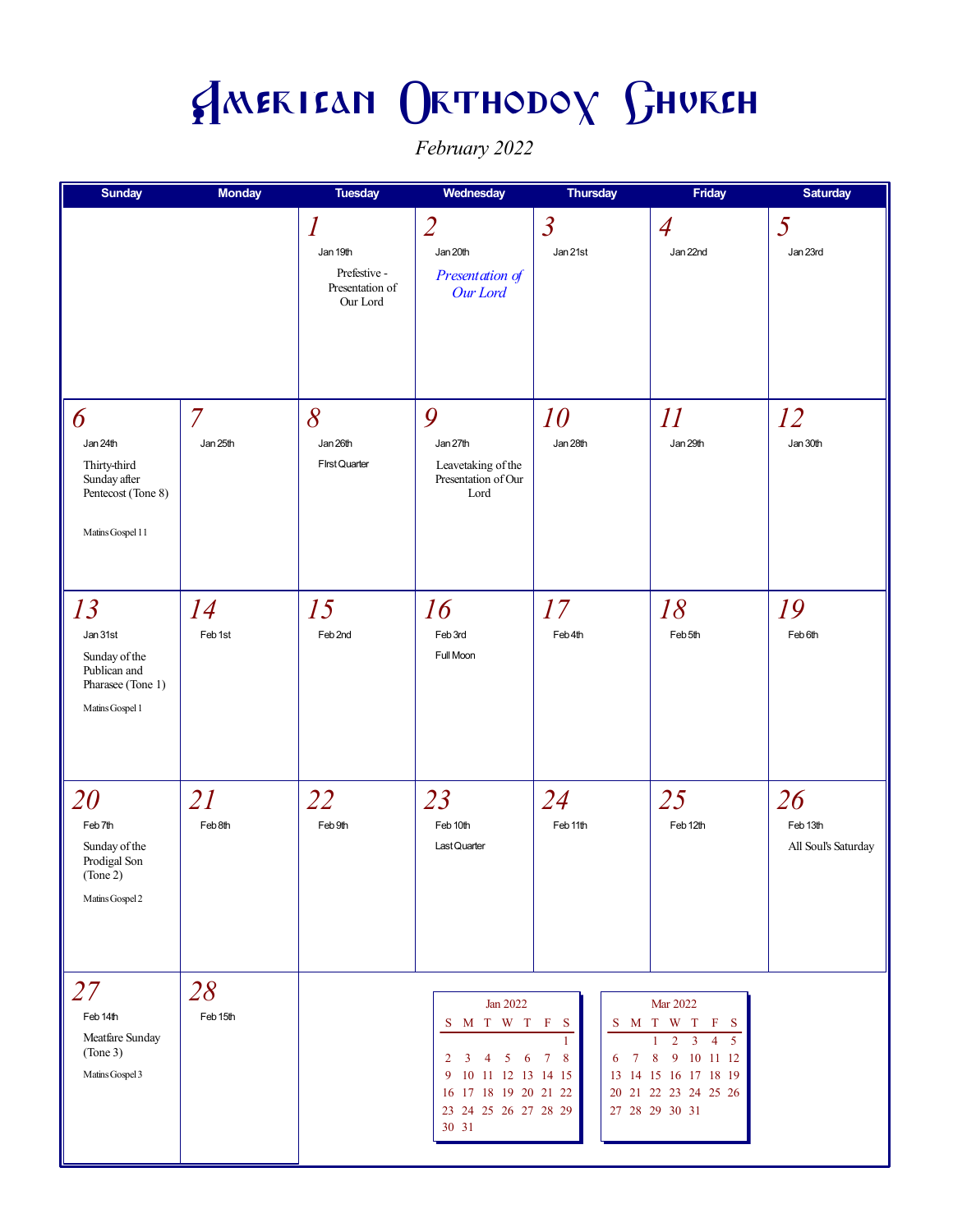### March

- 1. Holy and Righteous Martyr Eudokia the Samaritan St David of Wales St Domnina Disciple of Maron St Afdokia of Baalbek
- 2. St Hesychios the Senator St Ferona, Abbot St John Maron
- 3. Holy Martyr Eutropius and His Companions St Nonna, Mother of St David, St Thomas Aquinas, St. Katherine Drexel, S.B.S.
- 4. Our Holy Father Gerasimos of the Jordan St Gistilian St Casimir
- 5. Holy Martyr Conon St Mark the Ascetic St Kieran
- 6. Holy Forty Two Martyrs of Amorion St Sithney, Hierarch
- 7. Holy Bishops of Cherson St Laurence of Salamis St Deifer, Monk Ss Perpetua and Felicity
- 8. St Theophylactos the Confessor, Bishop of Nicomedia St Senan, Monk St John of God
- 9. The Holy Forty Martyrs of Sebaste St Constantine, King and Hieromartyr St Francis of Rome
- 10. Holy Martyr Quadratus and His Companions of Corinth St Kessog, Hierarch Holy Martyr Paulos Faraj Rahho of Mosul
- 11. St Sophronios, Patriarch of Jerusalem St Euthymius, Archbishop of Novgorod
- 12. St Gregory the Dialogist, Bishop of Rome St Theophanes the Confessor of Mount Sigrian St Symeon the New Theologian
- 13. Translation of the Relics of St Nikephoros, Patriarch of Constantinople
- 14 St Benedict of Nursia
- 15. Holy Martyr Agapios and His Companions
- 16. Holy Martyr Sabine the Egyptian and Others St Christodoulos of Patmos
- 17. St Alexis the Man of God St Macarius of Kalazin St Patrick, Enlightener of Ireland
- 18. St Cyril, Archbishop of Jerusalem
- 19. St Joseph, Husband of Mary Holy Martyr Chrysanthos and His Wife Daria
- 20. Holy Fathers of St Sabbas Monastery Killed by the Saracens
- 21. St James the Confessor, Bishop of Catania St Enda, Abbot
- 22. Hieromartyr Basil, Presbyter of Ancyra Holy New Martyr Euthymios of the Holy Mountain, Athos
- 23. Holy Martyr Nikon and His 199 Disciples St Rafka of Lebanon
- 24. Forefeast of the Annunciation St Zacharias the Faster of the Kievan Caves St Cairlon, Bishop of Cashel
- 25. ANNUNCIATION OF THE MOST HOLY MOTHER OF GOD
- 26. Synaxis of the Holy Archangel Gabriel St Sincheall, Abbott
- 27. Our Holy Mother, Matrona of Thessalonica Our Holy Mother, Seraphima of Blanco and Kansas City
- 28. Our Holy Father Hilarion the New, Abbot and Confessor St Stephen the Wonderworker
- 29. St Mark, Bishop of Arethusa, St Cyril His Deacon, and the Others Who Were Martyred with Them St Gladys and Her Husband St Gwynllyn
- 30. St John, Author of the Ladder and Abbot of the Monastery of Mount Sinai Holy Martyr Euboula, Mother of St Panteleimon the Healer
- 31. Holy Hieromartyr Hypatios, Bishop of Gangra, Wonderworker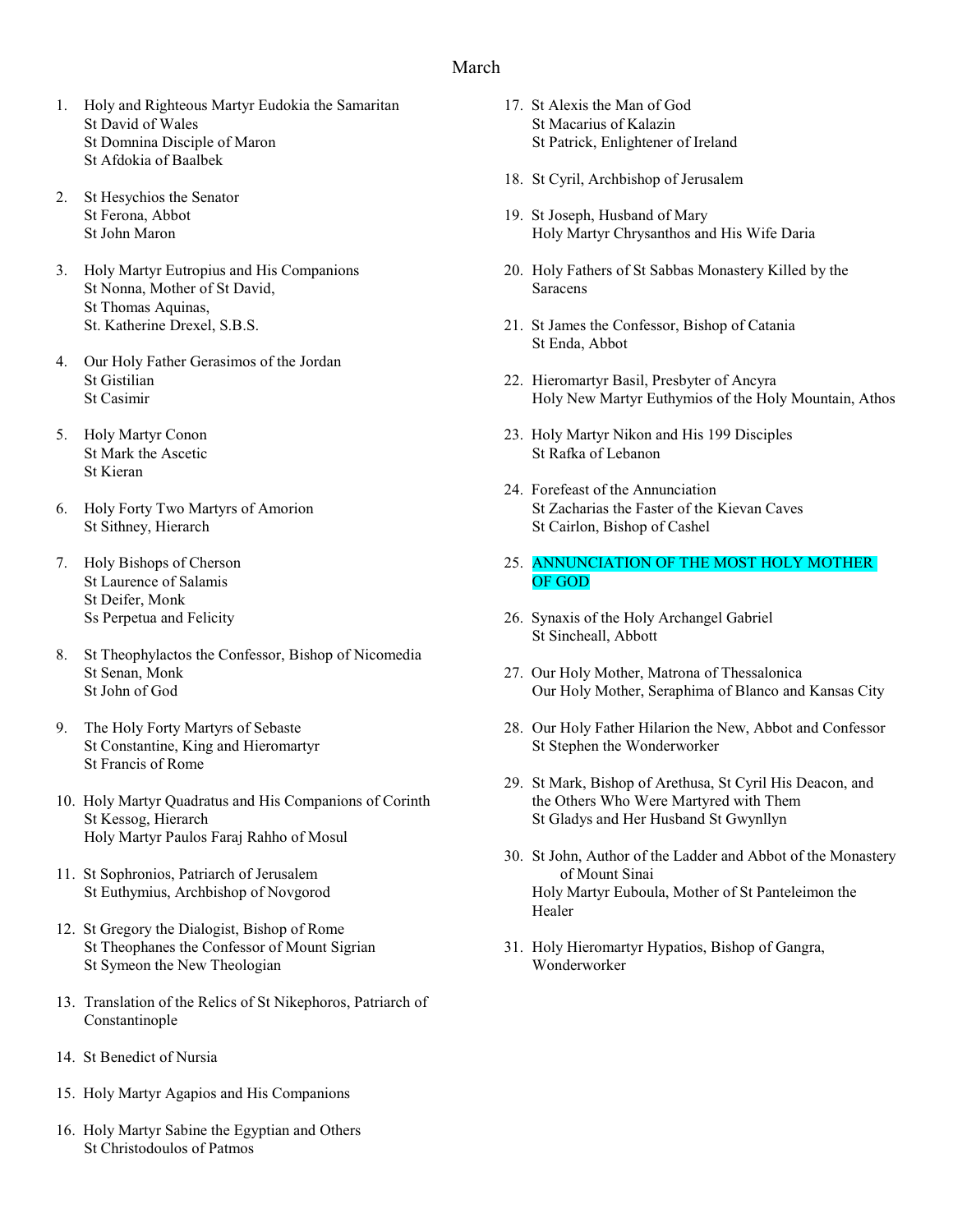March 2022

| <b>Sunday</b>                                                                                                                                      | <b>Monday</b>                                                                                           | <b>Tuesday</b>               | Wednesday                              | <b>Thursday</b>                                                     | Friday                                                                                                             | <b>Saturday</b>                                                                                         |
|----------------------------------------------------------------------------------------------------------------------------------------------------|---------------------------------------------------------------------------------------------------------|------------------------------|----------------------------------------|---------------------------------------------------------------------|--------------------------------------------------------------------------------------------------------------------|---------------------------------------------------------------------------------------------------------|
| Feb 2022<br>W<br>S<br>T<br>M<br>$\overline{2}$<br>1<br>$\boldsymbol{8}$<br>9<br>7<br>6<br>15<br>13<br>14<br>16<br>21<br>22<br>23<br>20<br>27<br>28 | $\mathbf T$<br>F<br>S<br>3<br>5<br>$\overline{4}$<br>10<br>11<br>12<br>17<br>19<br>18<br>24<br>25<br>26 | $\boldsymbol{l}$<br>Feb 16th | $\overline{2}$<br>Feb 17th<br>New Moon | $\mathfrak{Z}$<br>Feb 18th                                          | $\overline{A}$<br>Feb 19th                                                                                         | 5<br>Feb 20th                                                                                           |
| 6<br>Feb 21st<br>Cheesefare Sunday<br>(Tone 4)<br>Matins Gospel 4                                                                                  | 7<br>Feb 22nd<br>First day of the<br><b>Great Fast</b>                                                  | 8<br>Feb 23rd                | 9<br>Feb 24th                          | 10<br>Feb 25th<br>First Quarter                                     | $I\hspace{-.1em}I$<br>Feb 26th                                                                                     | 12<br>Feb 27th                                                                                          |
| 13<br>Feb 28th<br>First Sunday of<br>Lent-Sunday of<br>Orthodoxy (Tone<br>5)<br>Matins Gospel 5                                                    | 14<br>Mar 1st                                                                                           | 15<br>Mar 2nd                | 16<br>Mar 3rd                          | 17<br>Mar 4th                                                       | 18<br>Mar 5th<br>Full Moon                                                                                         | 19<br>Mar 6th<br>All Soul's Saturday                                                                    |
| 20<br>Mar 7th<br>Second Sunday of<br>Lent - Sunday of<br>the Holy Relics<br>(Tone 6)<br>Matins Gospel 6                                            | 21<br>Mar 8th                                                                                           | 22<br>Mar 9th                | 23<br>Mar 10th                         | 24<br>Mar 11th<br>Last Quarter<br>Prefestive of the<br>Annunciation | 25<br>Mar 12th<br><b>Annunciation</b><br>of Our Lord                                                               | 26<br>Mar 13th<br>All Soul's Saturday<br>Leavetaking of the<br>Annunciation                             |
| 27<br>Mar 14th<br>Third Sunday of<br>Lent - Sunday of<br>the Holy Cross<br>(Tone 7)<br>Matins Gospel 7                                             | 28<br>Mar 15th                                                                                          | 29<br>Mar 16th               | 30<br>Mar 17th                         | 31<br>Mar 18th<br>New Moon                                          | Apr 2022<br>T W<br>S<br>M<br>4<br>5<br>6<br>3<br>10<br>11<br>12<br>13<br>18<br>17<br>19<br>20<br>25<br>26 27<br>24 | T<br>F<br>S<br>$\overline{2}$<br>1<br>9<br>8<br>7<br>15<br>14<br>16<br>21<br>22<br>23<br>28<br>29<br>30 |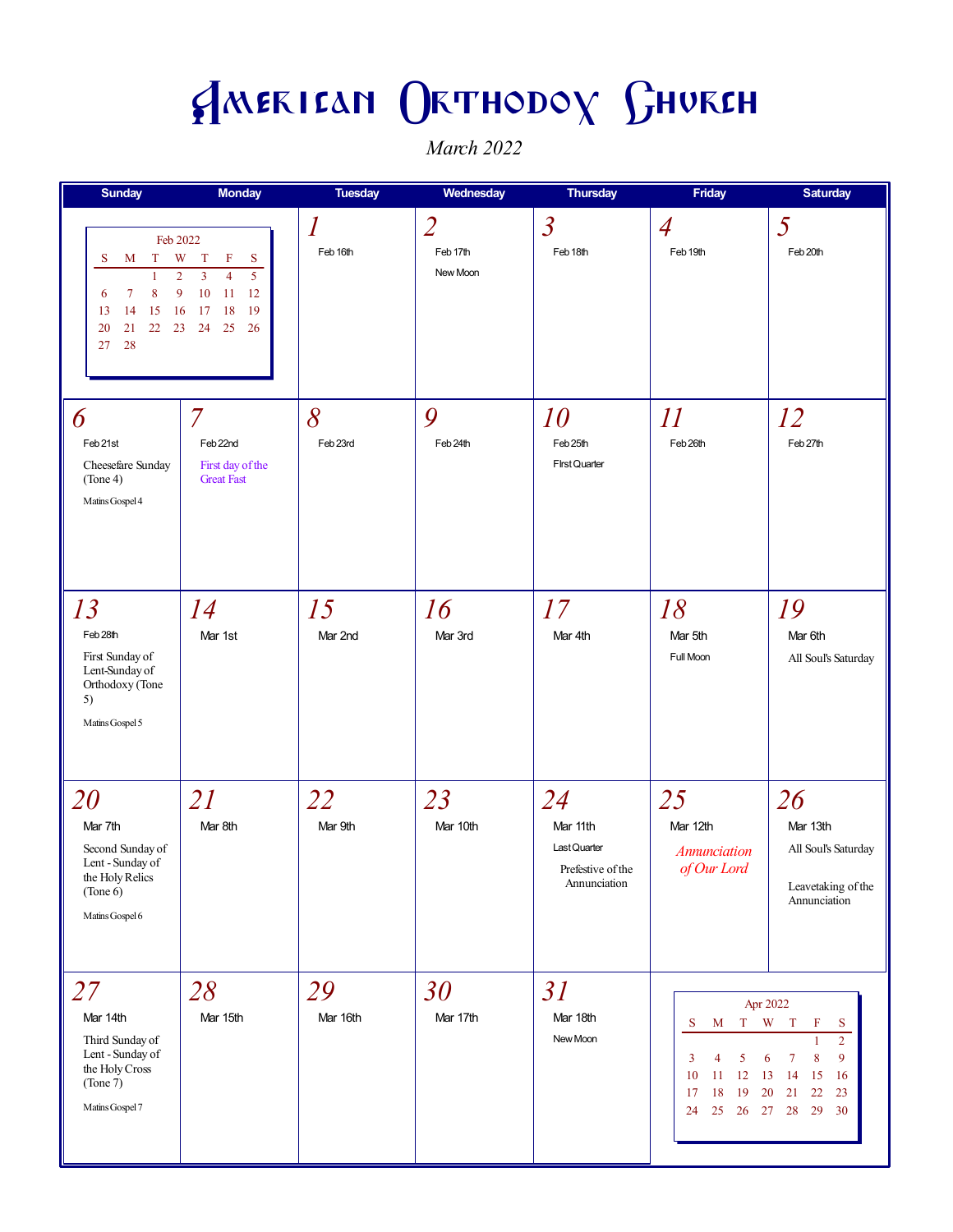### April

- 1. St Mary of Egypt
- 2. St Titus the Wonderworker St Francis of Paola
- 3. St Nicetas the Confessor St Joseph the Hymnographer
- 4. St George of Maleo St Zosimas Who Found St Mary of Egypt St Tigernach, Hierarch St Isidore
- 5. Holy Martyrs Claudius, Diodorus, Victor, Victorinus, Pappius, Necephoros and Serapion St Ethelburga, Abbess St Vincent Ferrer Holy Martyr Youssef Adel of Baghdad
- 6. St Eutychios, Patriarch of Constantinople St Gregory of Sinai
- 7. St Calliopios the Martyr St George, Bishop of Lesbos St Brynach, Hermit St Jean Baptiste de le Salle
- 8. Ss Herodion, Agabus, Rufus, Asyncritus, Phlegon and Hermes of the Seventy
- 9. Holy Martyr Eupsychios of Caesarea
- 10. Holy Martyrs Terence, Pompey and Those with Them
- 11. Holy Hieromartyr Antipas, Bishop of Pergamos, Disciple of the Apostle John St Maedhog, Abbot St Stanislaus, Archbishop of Krakow
- 12. St Basil the Confessor, Bishop of Parios
- 13. St Martin the Confessor, Bishop of Rome
- 14. Holy Apostles of the Seventy, Aristarchos, Pudens & Trophimus St Tassach, Hierarch
- 15. Holy Hieromartyr Leonides, Bishop of Athens
- 16. Holy Martyrs Agape, Irene and Chionia of Dalmatia St Padarn, Monk
- 17. Holy Martyr Simeon, Bishop of Persia St Zosimas of Solovki St Macarios, Metropolitan of Corinth St Acacius, Bishop of Melitene
- 18. St John, the Disciple of St Gregory of Decapolis
- 19 St Paphnutios of Egypt St John the Hermit
- 20. St Theodore of the Hair Shirt St Athanasios, Founder of Meteora Apostle Zacchaeus, the Former Publican
- 21. Holy Hieromartyr Januarius and His Companions St Bueno, Abbot
- 22. Holy Apostle Nathaniel St Theodore of Sykeon, Bishop of Anastasiopolis
- 23. ST GEORGE THE GREAT MARTYR St Ibar, Monk
- 24. Holy Martyr Sabbas the Goth, Commander of the Roman Army St Elizabeth the Wonderworker, Abbess in Constantinople St Fidelis of Sigmaringen
- 25. Holy Apostle and Evangelist Mark St Macaille, Hermit
- 26. Holy Hieromartyr Basileos, Bishop of Amasea St Stephen, First Bishop of Perm
- 27. Holy Hieromartyr Simeon, Bishop of Jerusalem, Kinsman of the Lord St Asic, Hierarch St Stephen, Bishop of Vladimir
- 28. The Nine Holy Martyrs of Cyzicos St Cronan, Abbot St Peter Chanel
- 29. Holy Apostles of the Seventy, Jason and Sosipater St Endelienta, Recluse St Catherine of Siena
- 30. Holy Apostle James, Brother of the Beloved Disciple St Cynwl, Hermit St. Pius V, Bishop of Rome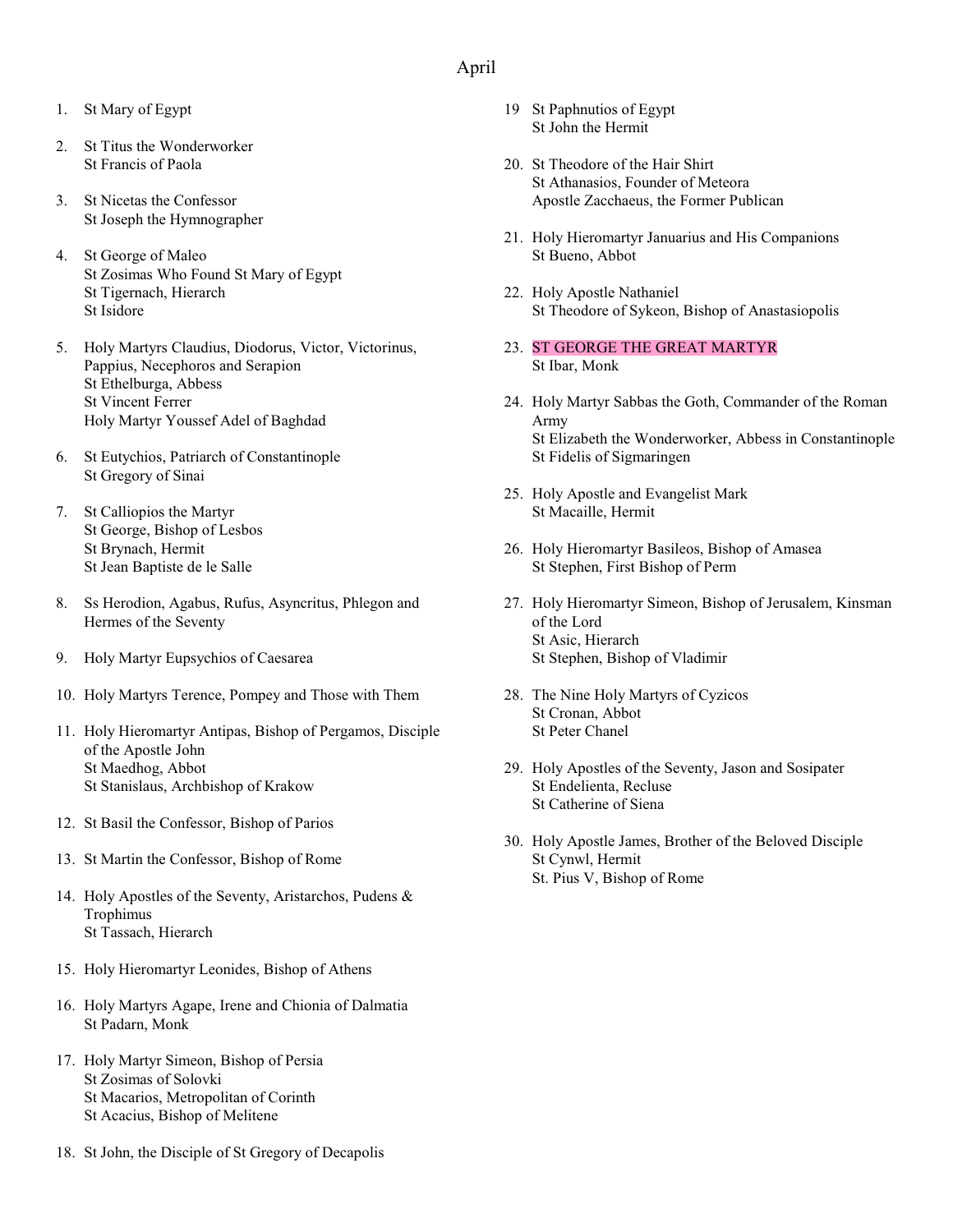April 2022

| <b>Sunday</b>                                                                                                      | <b>Monday</b>                                                                                                                                                                                                     | <b>Tuesday</b>                                                                                                                           | Wednesday                                                                                                                                                                  | <b>Thursday</b>                                           | Friday                                    | <b>Saturday</b>                                                                                |
|--------------------------------------------------------------------------------------------------------------------|-------------------------------------------------------------------------------------------------------------------------------------------------------------------------------------------------------------------|------------------------------------------------------------------------------------------------------------------------------------------|----------------------------------------------------------------------------------------------------------------------------------------------------------------------------|-----------------------------------------------------------|-------------------------------------------|------------------------------------------------------------------------------------------------|
|                                                                                                                    | Mar 2022<br>$S \quad M \quad T \quad W \quad T$<br>$\overline{2}$<br>$\overline{3}$<br>$\mathbf{1}$<br>$\bf 8$<br>$\overline{9}$<br>$\tau$<br>6<br>13 14 15 16 17 18 19<br>20 21 22 23 24 25 26<br>27 28 29 30 31 | $\mathbf F$<br><sub>S</sub><br>S<br>$\overline{4}$<br>$\overline{5}$<br>$\overline{2}$<br>$\mathbf{1}$<br>10 11 12<br>9<br>8<br>29 30 31 | May 2022<br>M T W T<br>$\mathbf{F}$<br>S<br>$\overline{3}$<br>5<br>6<br>$\overline{7}$<br>$\overline{4}$<br>10 11 12 13 14<br>15 16 17 18 19 20 21<br>22 23 24 25 26 27 28 |                                                           | 1<br>Mar 19th                             | $\overline{2}$<br>Mar 20th<br>All Soul's Saturday                                              |
| $\overline{3}$<br>Mar 21st<br>Fourth Sunday of<br>Lent - Sunday of<br>John Climacus<br>(Tone 8)<br>Matins Gospel 8 | $\overline{A}$<br>Mar 22nd                                                                                                                                                                                        | 5<br>Mar 23rd                                                                                                                            | 6<br>Mar 24th                                                                                                                                                              | $\overline{7}$<br>Mar 25th                                | 8<br>Mar 26th<br><b>First Quarter</b>     | 9<br>Mar 27th                                                                                  |
| 10<br>Mar 28th<br>Fifth Sunday of<br>Lent - Sunday of<br>Mary of Egypt<br>(Tone 1)<br>Matins Gospel 9              | II<br>Mar 29th                                                                                                                                                                                                    | 12<br>Mar 30th                                                                                                                           | 13<br>Mar 31st                                                                                                                                                             | 14<br>Apr 1st                                             | 15<br>Apr 2nd                             | 16<br>Apr 3rd<br>Full Moon<br>Lazarus Saturday                                                 |
| 17<br>Apr 4th<br>Palm Sunday                                                                                       | 18<br>Apr 5th                                                                                                                                                                                                     | 19<br>Apr 6th                                                                                                                            | 20<br>Apr 7th                                                                                                                                                              | 21<br>Apr 8th<br><b>Great and Holy</b><br><b>Thursday</b> | 22<br>Apr 9th<br>Great and Holy<br>Friday | 23<br>Apr 10th<br>Last Quarter<br>Great and Holy<br>Saturday<br>St. George the<br>Trophybearer |
| 24<br>Apr 11th<br>Holy and<br>Glorious<br>Sunday of<br>Pascha                                                      | 25<br>Apr 12th<br>St. George the<br>Trophybearer<br>Celebrated                                                                                                                                                    | 26<br>Apr 13th                                                                                                                           | 27<br>Apr 14th                                                                                                                                                             | 28<br>Apr 15th                                            | 29<br>Apr 16th                            | 30<br>Apr 17th<br>New Moon                                                                     |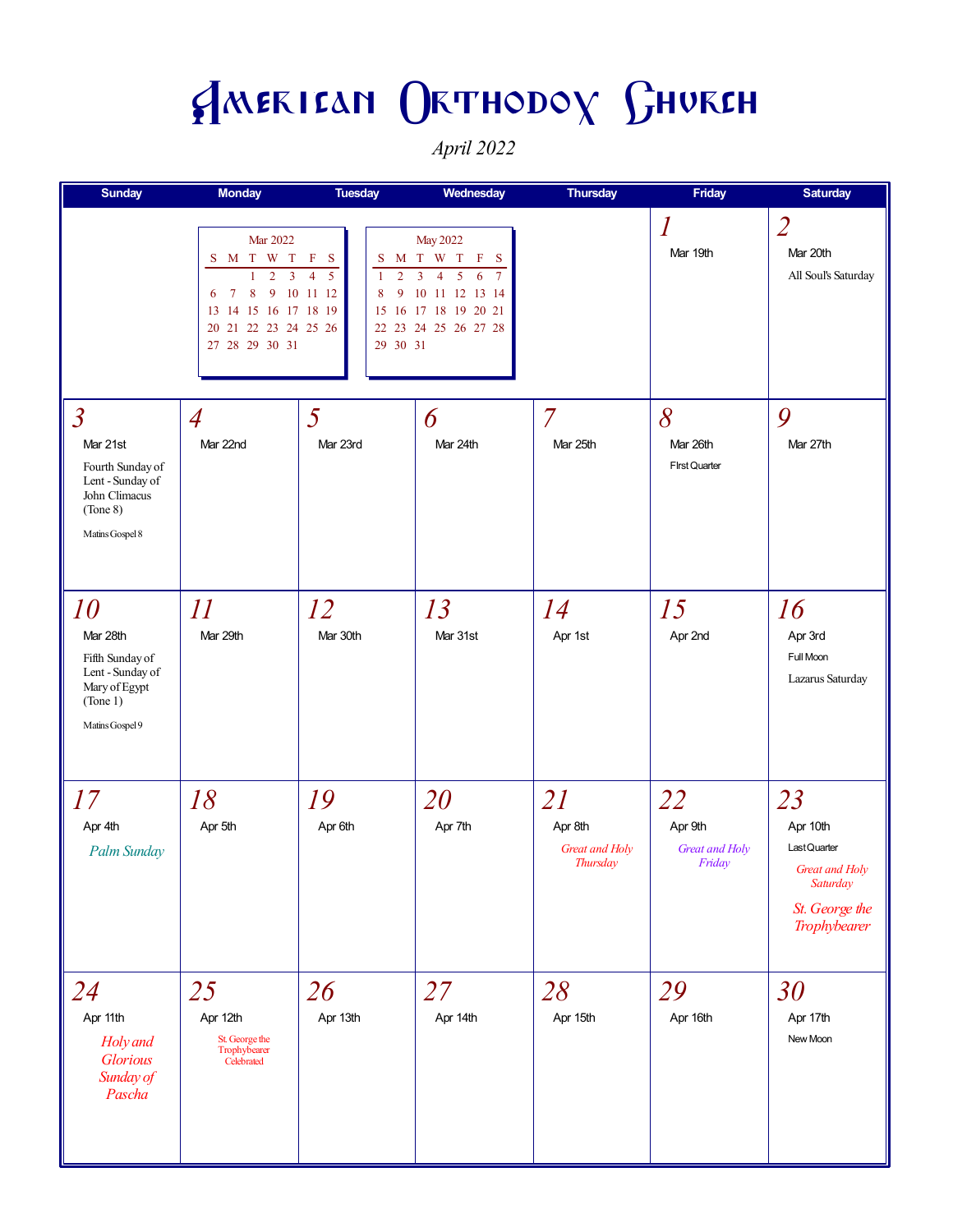#### May

- 1. Holy Prophet Jeremiah St Paphnuti of Borovsk Holy Hieromartyr Macarius, Metropolitan of Kiev St Brioc St Joseph
- 2. Translation of the Relics of Our Holy Father Athanasius the Great Translation of the Relics of Ss Boris and Gleb St Gluvias, Monk
- 3. Our Lady, Queen of Poland St Theodosius Abbot of the Kievan Caves, Founder of Russian Monasticism Holy Martyrs Timothy the Reader and His Wife Maura
- 4. Holy Martyr Pelagia the Virgin Martyr of Rome St Scannel, Monk
- 5. Our Lady of Lebanon Holy Great Virgin Martyr Irene St Hydroc, Monk
- 6. Prophet and Patriarch Job the Much-suffering
- 7. Commemoration of the Sign of the Cross That Appeared in the Sky in Jerusalem to the Emperor Constantine Holy Martyr Acacios the Centurion of Cappadocia St Nil of Sora The Righteous Martyr Pachomios of the Holy Mountain, Athos
- 8. The Miracle of the Mother of God of Cassiopia Synaxis of the Holy, Glorious and All-famed Apostle and Evangelist John the Theologian Our Holy Father Arsenios the Great
- 9. Holy Prophet Isaiah Holy Great Martyr Christopher
- 10. Holy Apostle Simon the Zealot St Comgall, Abbot of Bangor St Damien Joseph de Veustar of Molokai
- 11. Ss Cyril and Methodios, Apostles to the Slavs St Sophroni of the Kievan Caves St Nicodemos of Serbia
- 12. St Epiphanios, Bishop of Cypros, and St Germanos, Patriarch of Constantinople
- 13. Holy Virgin Martyr Glyceria St Mael, Hermit
- 14. Holy Martyr Isidore of Chios St Isidore of Rostov, Fool for Christ St Carthage the Younger, Abbot
- 15. Our Lady of the Harvest St Pachomios the Great St Achillios the Wonderworker, Bishop of Larissa St Isaiah, Bishop of Rostov, Wonderworker
- 16. St Theodore the Sanctified, Disciple of St Pachomios St Ephraim of Perekop St Caranioc St Brendan the Voyager
- 17. Holy New Martyr Peter the Aleut Holy Apostle Andronicos of the Seventy with His Companion Junia St Madern, Hermit St Sirapion the Abbot
- 18. Holy Martyrs Peter, Dionysios, Christine, Andrew, Paul, Benedimos, Paulinos and Heraclios John I, Bishop of Rome
- 19. Holy Hieromartyr Patrick, Bishop of Prusa, with His Priests Acacios, Menander and Polyaenos St Cornelios of Komel
- 20. Holy Martyr Thalelaeus and Those with Him Holy Fathers Nicetas, John and Joseph of Chios St Bernadine of Siena
- 21. Great Sovereign and Equal-to-the-apostles Constantine and His Mother Helena St Barrfoin, Monk
- 22. Holy Fathers of the Second Ecumenical Council Holy Martyr Basiliscus, Nephew of St Theodore the Tyro
- 23. Our Holy Father and Confessor Michael, Bishop of Synnada St Euphrosyne, Princess of Polotsk St Goban Gobhnena, Abbot
- 24. St Symeon Stylites of the Wondrous Mountain St Nicetas the Stylite, Wonderworker of Pereyaslavl
- 25. Third Finding of the Precious Head of the Holy and Glorious Prophet, Forerunner and Baptist John Venerable Bede St Gregory VII, Bishop of Rome St Mary Magdeline de Pazzi
- 26. Holy Apostle Carpos St Becan, Abbot St Philip Neri
- 27. St John the Russian, the New Confessor Holy Hieromartyr Helladios St Augustine of Canterbury
- 28. St Andrew the Fool for Christ Holy Hieromartyr Eutyches of Melitena St Ignatius, Bishop of Rostov
- 29. St Theodosia the Virgin and Martyr St John of Ustiug, Fool for Christ and Wonderworker
- 30. St Isaac, First Abbot of the Monastery of Dalmatos in Constantinople
- 31. Holy Martyr Hermias of Cappadocia Ss Winnow, Mancus and Myrbad, Monks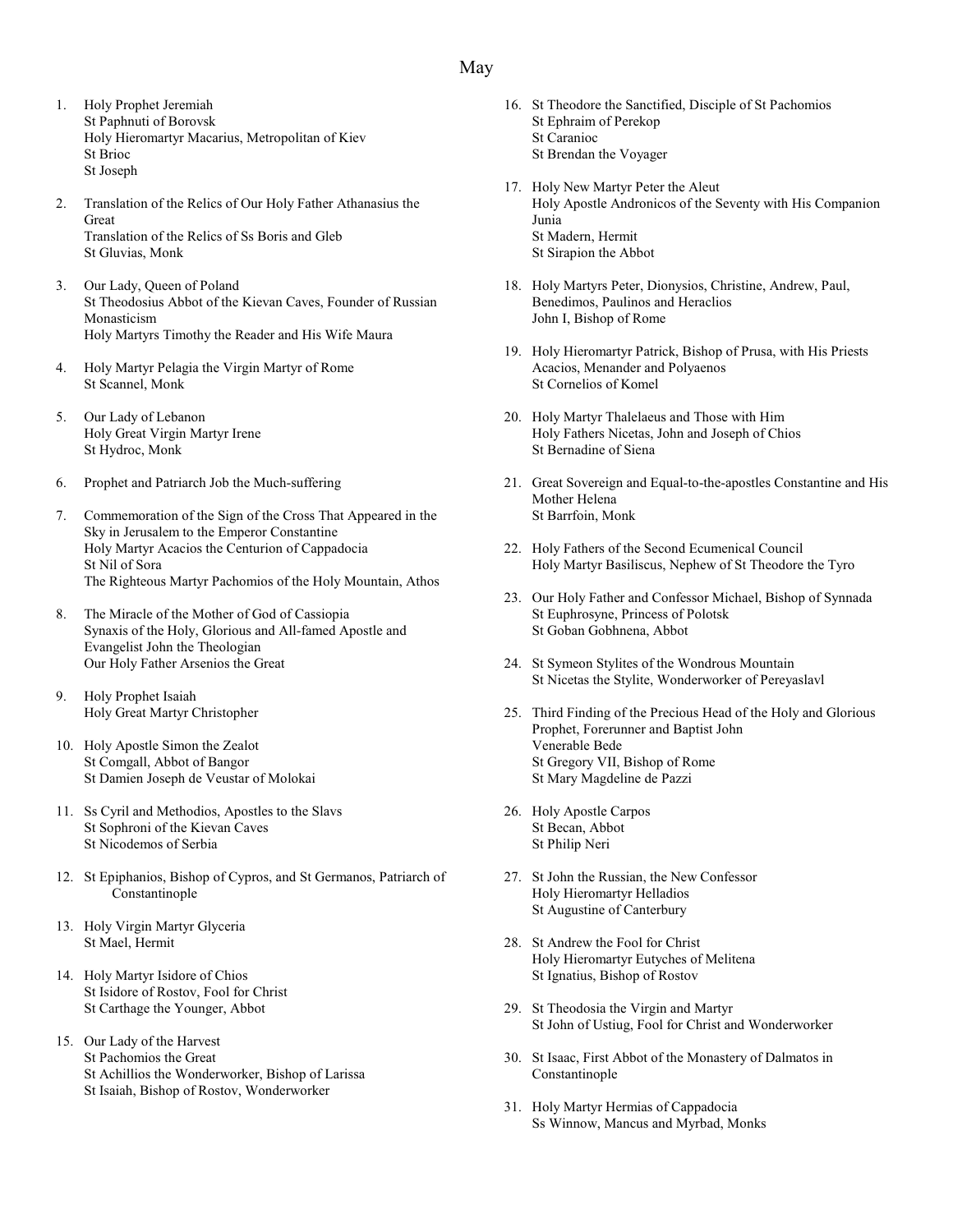May 2022

| <b>Sunday</b>                                                                                                                            | <b>Monday</b>              | <b>Tuesday</b>          | Wednesday                | Thursday                                                                                                                                                             | Friday                                                                                                                                                            | <b>Saturday</b>                     |
|------------------------------------------------------------------------------------------------------------------------------------------|----------------------------|-------------------------|--------------------------|----------------------------------------------------------------------------------------------------------------------------------------------------------------------|-------------------------------------------------------------------------------------------------------------------------------------------------------------------|-------------------------------------|
| $\boldsymbol{l}$                                                                                                                         | $\overline{2}$             | $\overline{\mathbf{3}}$ | $\overline{A}$           | 5                                                                                                                                                                    | 6                                                                                                                                                                 | 7                                   |
| Apr 18th<br><b>Thomas Sunday</b><br>- Second<br>Sunday of<br>Pascha-<br>Sunday of<br>Mercy (Tone 1)<br>Matins Gospel 1                   | Apr 19th                   | Apr 20th                | Apr 21st                 | Apr 22nd                                                                                                                                                             | Apr 23rd                                                                                                                                                          | Apr 24th                            |
| 8                                                                                                                                        | 9                          | <i>10</i>               | II                       | 12                                                                                                                                                                   | 13                                                                                                                                                                | 14                                  |
| Apr 25th<br><b>First Quarter</b><br>Sunday of the<br>Ointment Bearing<br>Women and Joseph<br>of Arimathea (Tone<br>2)<br>Matins Gospel 3 | Apr 26th                   | Apr 27th                | Apr 28th                 | Apr 29th                                                                                                                                                             | Apr 30th                                                                                                                                                          | May 1st                             |
| 15                                                                                                                                       | 16                         | 17                      | 18                       | 19                                                                                                                                                                   | 20                                                                                                                                                                | 21                                  |
| May 2nd<br>Full Moon<br>Sunday of the<br>Paralytic - Fourth<br>Paschal Sunday<br>(Tone 3)<br>Matins Gospel 4                             | May 3rd                    | May 4th                 | May 5th<br>Mid-Pentecost | May 6th                                                                                                                                                              | May 7th                                                                                                                                                           | May 8th                             |
| 22                                                                                                                                       | 23                         | 24                      | 25                       | 26                                                                                                                                                                   | 27                                                                                                                                                                | 28                                  |
| May 9th<br>Last Quarter<br>Sunday of the<br>Samaritan Woman<br>- Fifth Paschal<br>Sunday (Tone 4)<br>Matins Gospel 7                     | May 10th                   | May 11th                | May 12th                 | May 13th                                                                                                                                                             | May 14th                                                                                                                                                          | May 15th                            |
| 29<br>May 16th<br>Sunday of the Man<br>Born Blind - Sixth<br>Paschal Sunday<br>(Tone 5)<br>Matins Gospel 8                               | 30<br>May 17th<br>New Moon | 31<br>May 18th          | $\mathbf{3}$<br>-4       | Apr 2022<br>S M T W T<br>F S<br>$\overline{2}$<br>$\boldsymbol{8}$<br>6<br>$\tau$<br>-9<br>5<br>10 11 12 13 14 15 16<br>17 18 19 20 21 22 23<br>24 25 26 27 28 29 30 | Jun 2022<br>S M T W T<br>$\overline{2}$<br>6<br>$\overline{7}$<br>8<br>9<br>5<br>12    13    14    15    16    17    18<br>19 20 21 22 23 24 25<br>26 27 28 29 30 | F S<br>3<br>$\overline{4}$<br>10 11 |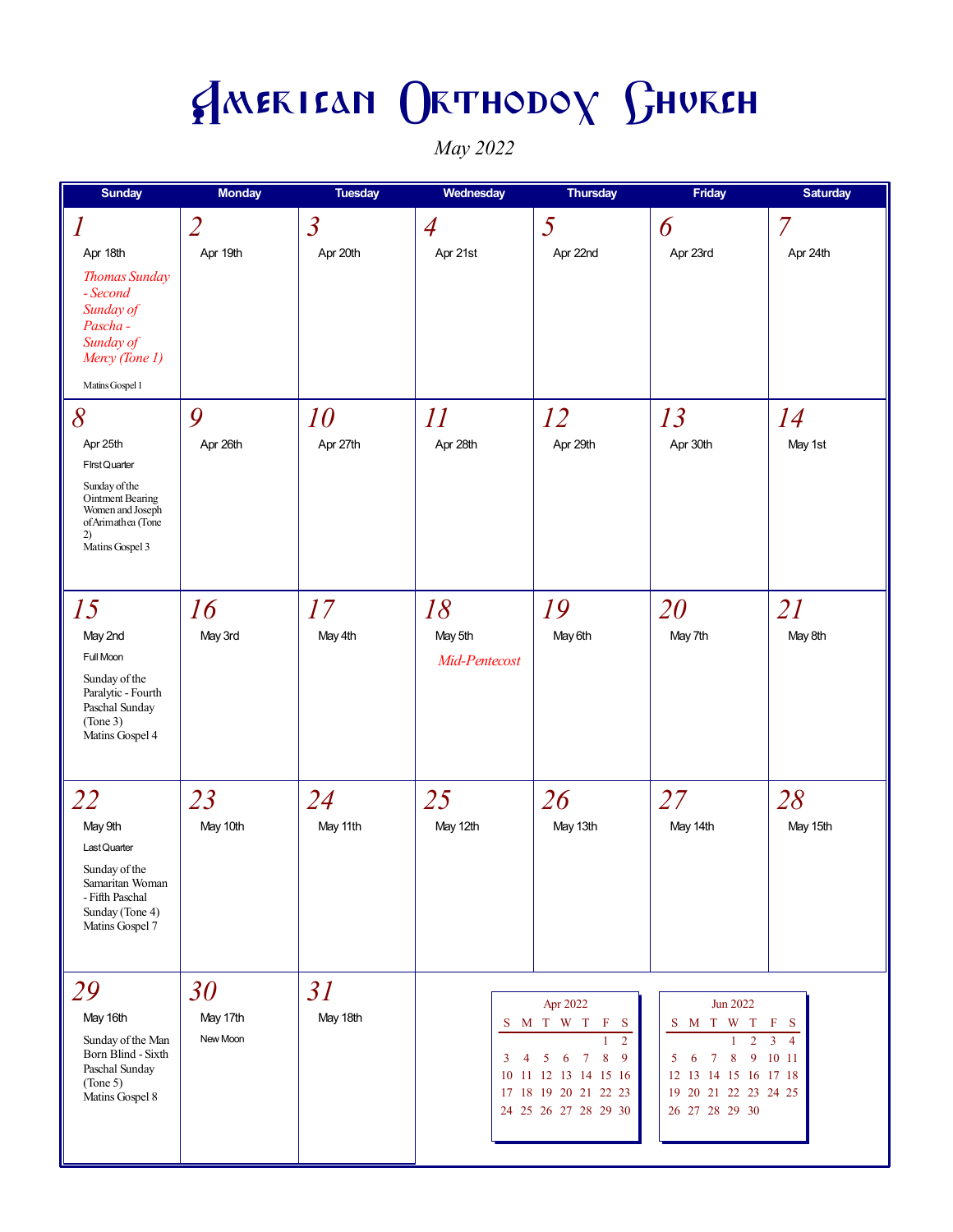### June

- 1. Holy Martyr Justin the Philosopher St Agapeti of the Kievan Caves St Herve the Blind Abbot
- 2. St Nicephoros the Confessor, Patriarch of Constantinople Ss Marcellinus and Peter
- 3. Holy Martyrs Lucillian and Those with Him: Claudios, Hypatios, Paul, Dionysios and Paula St Kevin of Glendalough, Abbot St Glunshallaich St Charles Lwanga and his Companions St Autel
- 4. Ss Martha and Mary, Sisters of St Lazarus the Friend of Christ St Metrophanes, First Patriarch of Constantinople St Petroc and His Companions Croidan, Medan and Degan
- 5. Holy Hieromartyr Dorotheos, Bishop of Tyre
- 6. St Hilary the New Abbot of the Monastery of Dalmatos in Constantinople St Susanna the Virgin Martyr
- 7. Holy Hieromartyr Theodotos, Bishop of Ancyra St Meriadoc, Hierarch and Wonderworker
- 8. Translation of the Relics of Great Martyr Theodore
- 9. St Cyril, Archbishop of Alexandria St Cyril of the White Lake St Colum Cille (Columba) of Iona St Ephrim
- 10. Holy Martyrs Alexander and Antonina St John, Metropolitan of Tobolsk
- 11. Synaxis of the Icon 'It Is Meet' Holy Apostles Bartholomew and Barnabas
- 12. St Onuphrios the Great of Egypt and St Peter of Mount Athos St Ternan
- 13. Holy Martyr Aquilina the Virgin St Anthony of Padua
- 14. Holy Prophet Elisha St Methodius, Archbishop of Constantinople
- 15. Holy Prophet Amos St Lazarus King of Serbia St Jerome, Hermit of Bethlehem
- 16. Our Holy and Wonderworking Father Tichon, Bishop of Amathis in Cyprus St Colman Mc Roi, Abbot
- 17. Holy Martyrs Manuel, Sabel and Ismael and Those with Them, of Persia St Nectan
- 18. Holy Martyr Leontios
- 19. St Jude, Brother of Our Lord St Romuald
- 20. Holy Hieromartyr Methodios, Bishop of Patara St Kallistos, Patriarch of Constantinople
- 21. St Julian of Tarsus St Mewan, Abbot St Aloysius Gonzaga
- 22. St Alban, Protomartyr of England St Eusebios the Confessor, Bishop of Samosata St Paulinus of Nola Ss John Fisher and Thomas More
- 23. Holy Martyr Agrippina the Virgin
- 24. NATIVITY OF THE HOLY AND GLORIOUS PROPHET AND FORERUNNER AND BAPTIST JOHN St Gerome, King and Hierarch
- 25. Holy Martyr Febronia the Virgin of Palmyra
- 26. Appearance of the Icon of the Mother of God of Tichvin St David of Thessalonica St Brannock of Braunton
- 27. Our Holy Father Sampson the Hospitable
- 28. Ss Sergius and Herman, Founders of Valaam Monastery in Russia St Austol, Hermit St Irenacus
- 29. HOLY AND GLORIOUS APOSTLES PETER AND PAUL
- 30. Synaxis of the Twelve Apostles First Martyrs of the Church of Rome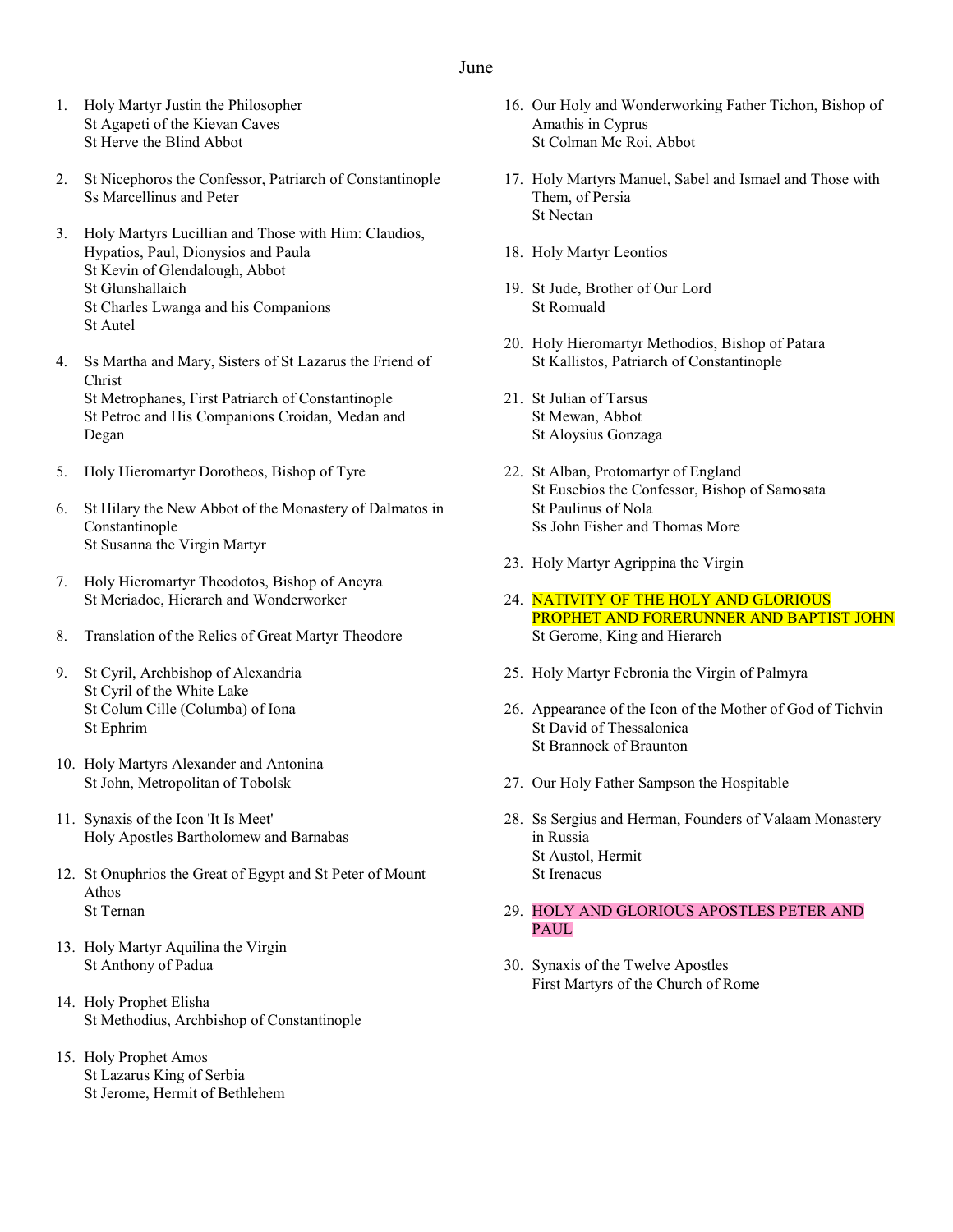June 2022

| <b>Sunday</b>                                                                                                                                                                                             | <b>Monday</b>                                                           | <b>Tuesday</b>                                                                                                                                                       | Wednesday                                 | <b>Thursday</b>                         | Friday                                             | <b>Saturday</b>                       |
|-----------------------------------------------------------------------------------------------------------------------------------------------------------------------------------------------------------|-------------------------------------------------------------------------|----------------------------------------------------------------------------------------------------------------------------------------------------------------------|-------------------------------------------|-----------------------------------------|----------------------------------------------------|---------------------------------------|
| <b>May 2022</b><br>M T W T<br>S<br>$\overline{2}$<br>$\mathbf{3}$<br>$\sqrt{5}$<br>$\mathbf{1}$<br>$\overline{4}$<br>9<br>10 11 12 13 14<br>8<br>15 16 17 18 19 20 21<br>22 23 24 25 26 27 28<br>29 30 31 | $\mathbf F$<br><sub>S</sub><br>S<br>$\overline{7}$<br>6<br>3<br>4<br>31 | Jul 2022<br>M T W T<br>F S<br>$\overline{2}$<br>1<br>$8\phantom{.}$<br>9<br>6<br>$\tau$<br>5<br>10 11 12 13 14 15 16<br>17 18 19 20 21 22 23<br>24 25 26 27 28 29 30 | 1<br>May 19th                             | $\overline{2}$<br>May 20th<br>Ascension | $\overline{3}$<br>May 21st                         | $\overline{A}$<br>May 22nd            |
| $\overline{5}$<br>May 23rd<br>Sunday of the<br>Fathers of the Fist<br>Council - Seventh<br>Paschal Sunday<br>(Tone 6)<br>Matins Gospel 10                                                                 | 6<br>May 24th                                                           | $\overline{7}$<br>May 25th<br><b>First Quarter</b>                                                                                                                   | 8<br>May 26th                             | 9<br>May 27th                           | <i>10</i><br>May 28th                              | II<br>May 29th<br>All Soul's Saturday |
| 12<br>May 30th<br>Pentecost<br>Sunday                                                                                                                                                                     | 13<br>May 31st                                                          | 14<br>June 1st<br>Full Moon                                                                                                                                          | 15<br>June 2nd                            | 16<br>June 3rd                          | 17<br>June 4th                                     | 18<br>June 5th                        |
| 19<br>June 6th<br>Sunday of All<br>Saints - First<br>Sunday after<br>Pentecost (Tone 8)                                                                                                                   | 20<br>June 7th<br>Last Quarter                                          | 21<br>June 8th                                                                                                                                                       | 22<br>June 9th                            | 23<br>June 10th                         | 24<br>June 11th<br>Nativity of John<br>the Baptist | 25<br>June 12th                       |
| 26<br>June 13th<br>Second Sunday<br>after Pentecost<br>(Tone 1)<br>Matins Gospel 1                                                                                                                        | 27<br>June 14th                                                         | 28<br>June 15th<br>New Moon                                                                                                                                          | 29<br>June 16th<br>Sts. Peter and<br>Paul | 30<br>June 17th                         |                                                    |                                       |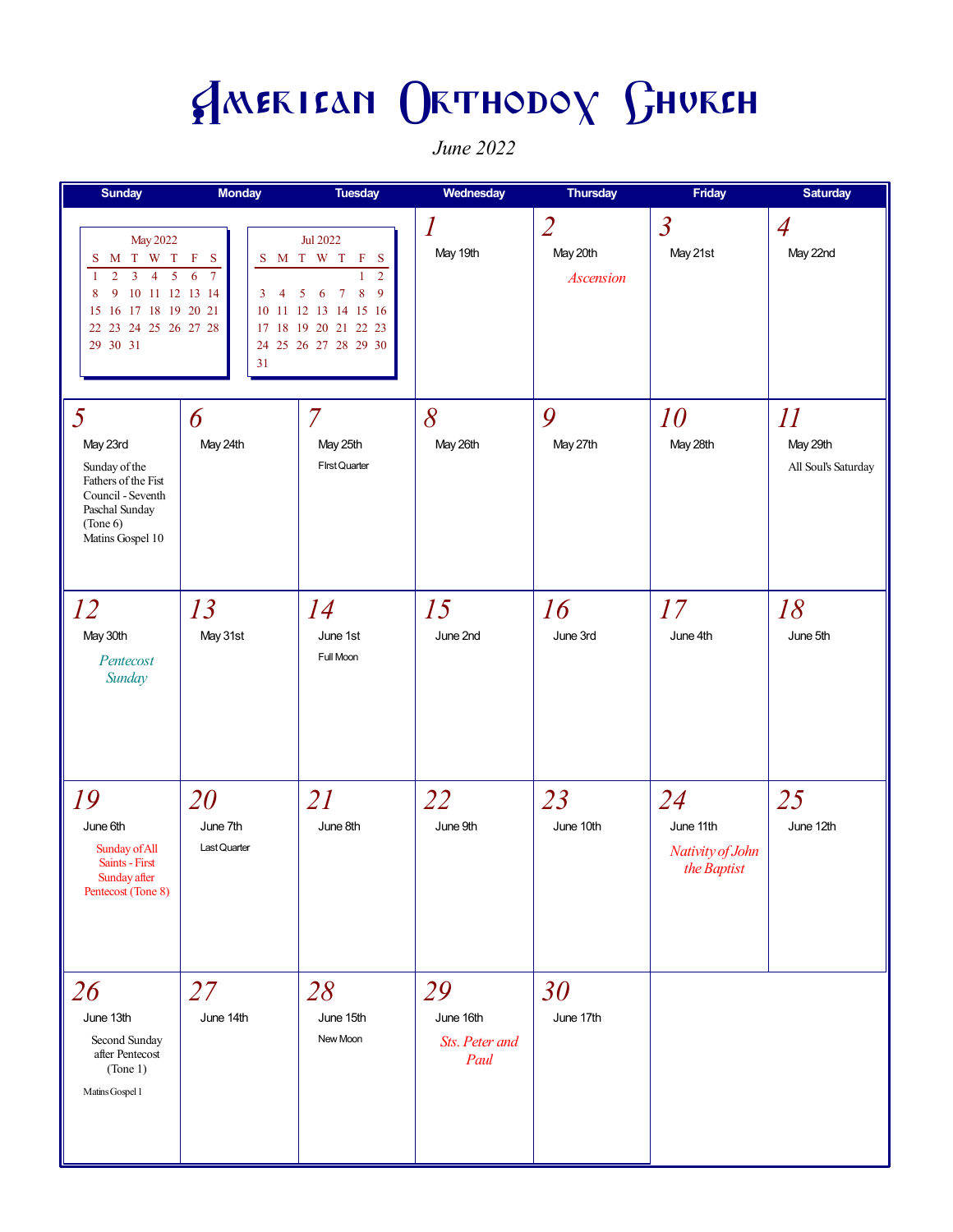### July

- 1. The Holy and Wonderworking Unmercenaries Cosmas and Damian of Rome Ss Julius and Aaron and Their Companions St Junipero Serra
- 2. Placing of the Precious Tunic of the Mother of God in Blachernae St John the Wonderworker of Shanghai and San Francisco
- 3. Holy Martyr Hyacinth St Anatolios, Patriarch of Constantinople St German, Hierarch
- 4. St Andrew the Hymnographer, Archbishop of Crete St Finbar, Abbot of Innis Doimhle St Pier Giorgio Frassati St Elizabeth of Portugal
- 5. St Athanasios, Founder of the Great Lavra of the Holy Mountain Athos Recovery of the Relics of St Sergei of Radonezh Ss Fragan and Gwen St Anthony Zaccaria
- 6. Our Holy Father Sisoes the Great St Monenna, 'Daughter of Elijah' St Maria Goretti
- 7. Holy and Great Virgin Martyr Cyriaca St Illtyd of Wales, Abbot Ss Thomas of Malcum, Acacius and Cyriaca
- 8. Synaxis of the Icon of the Mother of God of Kazan Great Martyr Procopios
- 9. Holy Hieromartyr Pancratius, Bishop of Tauromina in Sicily St Urith of Chittlehampton, Virgin Martyr
- 10. St Anthony of the Kievan Caves Ss Leontius, Maurice, Daniel, Anthony and the Forty Five Holy Martyrs of Nicapolis in Armenia The Massabki Brothers
- 11. Great Martyr All-famed Euphemia St Olga, Princess of Kiev and Equal to the Apostles St Drostan, Abbot St Benedict, Abbot
- 12. Holy Martyrs Proclos and Hilary Elder Paisios
- 13. Synaxis of the Archangel Gabriel St Stephen of St Sabbas Monastery St Just, Monk
- 14. Holy Apostle Aquila St Cornillus de Lellis
- 15. St Vladimir the Great Prince and Equal-to-the-apostles St Bonaventure
- 16. Our Lady of Mount Carmel Holy Hieromartyr Athenogenes, Bishop of Pidahthoe, and His Ten Disciples Holy Martyr Helier
- 17. Holy and Great Martyr Marina
- 18. St Emilian the Martyr St Pambo the Egyptian, Hermit and Confessor St John the Much-suffering of the Kievan Caves
- 19. The Uncovering of the Relics of St Seraphim of Sarov St Macrina, Sister of St Basil the Great St Dios

#### 20. HOLY AND GLORIOUS PROPHET ELIJAH THE TISHBITE

- 21. St Symeon the Fool for Christ's Sake and St John His Fellow Ascetic St Lawrence of Brindisi
- 22. Holy Myrrhbearer and Equal-to-the-apostles Mary Magdalene
- 23. Icon of the Mother of God, 'Joy of All That Sorrow' Holy Prophet Ezekiel St Bridget St. Sharbel
- 24. Great Virgin Martyr Christina Prince Martyrs Boris and Gleb, the Passionbearers St Declan, Bishop of Ardmore
- 25. Dormition of St Anna, Mother of the Mother of God St Nessan, Abbot of Murgnet
- 26. Holy Hieromartyrs Hermolaus, Hermippos and Hermocrates Holy Martyr Parasceva Fr. Jacques Hamel of Normandy
- 27. Great Martyr and Healer Panteleimon
- 28. Holy Apostles of the Seventy and Deacons Prochoros, Nicanor, Timon and Parmenas St Samson of Dol
- 29. Holy Martyr Callinicos Holy Martyr Theodota St Sulian St Martha
- 30. Holy Apostles of the Seventy Silas, Silvan, Crescens, Epenetos and Andronicos St Peter Chrysologus Bl. Solanus Casey ofm cap.
- 31. St Joseph of Arimathea St Ignatius of Loyola 350 Maronite Martyrs Venerable Solanus Casey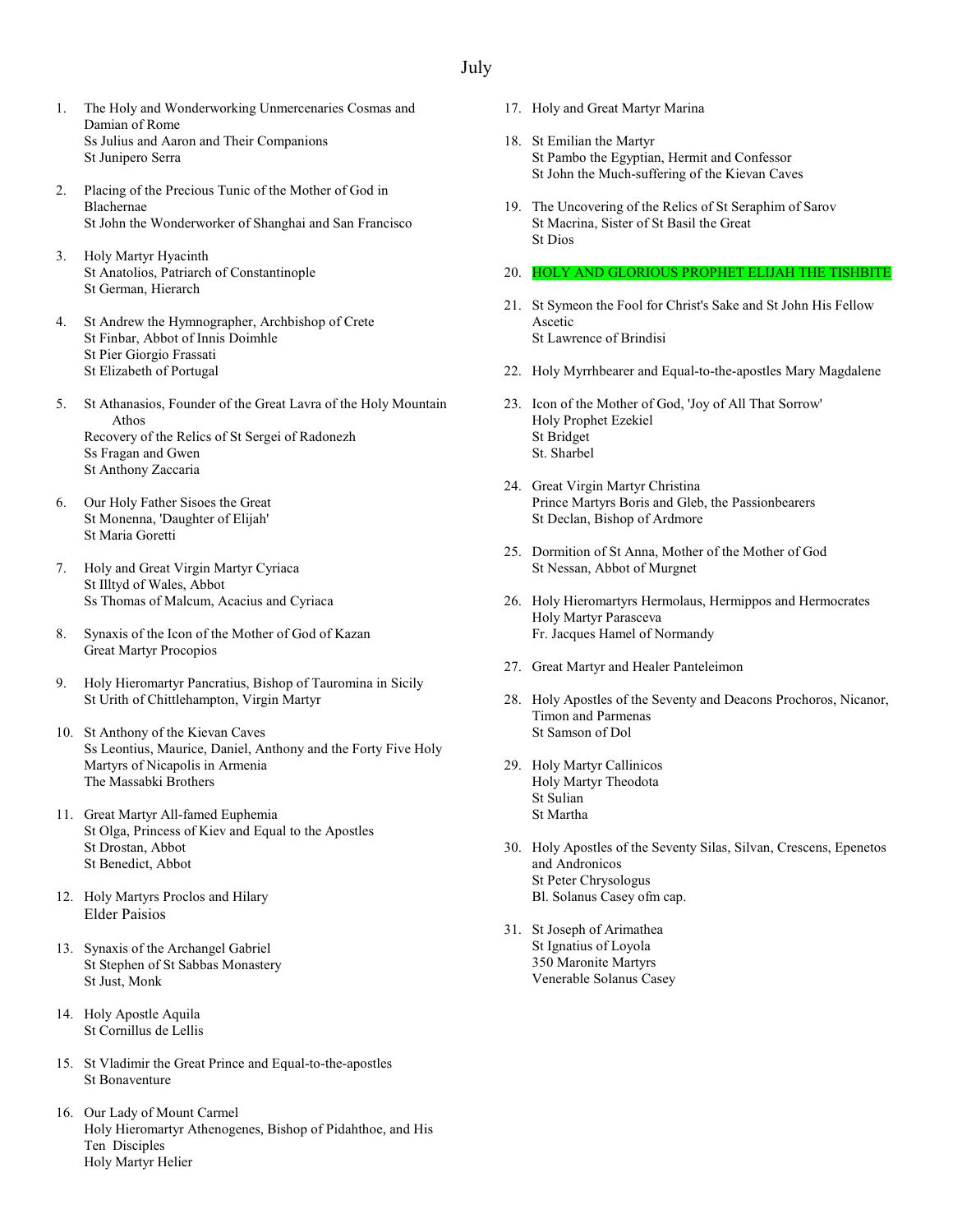July 2022

| <b>Sunday</b>                                                                                                                                            | <b>Monday</b>                                                                                                                                       | <b>Tuesday</b>                                                                                             | Wednesday                                                                                                                                 | <b>Thursday</b>             | Friday          | <b>Saturday</b>              |
|----------------------------------------------------------------------------------------------------------------------------------------------------------|-----------------------------------------------------------------------------------------------------------------------------------------------------|------------------------------------------------------------------------------------------------------------|-------------------------------------------------------------------------------------------------------------------------------------------|-----------------------------|-----------------|------------------------------|
|                                                                                                                                                          | Jun 2022<br>$M$ T W T<br>S<br>$\overline{2}$<br>$\bf 8$<br>9<br>5<br>7<br>6<br>13 14 15 16 17 18<br>12<br>20 21 22 23 24 25<br>19<br>26 27 28 29 30 | $_{\rm F}$<br>S<br>S<br>$\overline{4}$<br>3<br>1<br>$\bf 8$<br>10 11<br>7<br>15<br>14<br>21<br>28 29 30 31 | Aug 2022<br>M T W T<br>$\mathbf{F}$<br>S<br>$\overline{2}$<br>5<br>3<br>6<br>4<br>9<br>10 11 12 13<br>16 17 18 19 20<br>22 23 24 25 26 27 |                             | 1<br>June 18th  | $\overline{2}$<br>June 19th  |
| $\overline{3}$<br>June 20th<br>Third Sunday after<br>Pentecost (Tone 2)<br>Matins Gospel 2                                                               | $\overline{A}$<br>June 21st                                                                                                                         | 5<br>June 22nd                                                                                             | 6<br>June 23rd<br>First Quarter                                                                                                           | $\overline{7}$<br>June 24th | 8<br>June 25th  | 9<br>June 26th               |
| <i>10</i><br>June 27th<br>Fourth Sunday<br>after Pentecost<br>(Tone 3)<br>Matins Gospel 3                                                                | $\varPi$<br>June 28th                                                                                                                               | 12<br>June 29th                                                                                            | 13<br>June 30th<br>Full Moon                                                                                                              | 14<br>July 1st              | 15<br>July 2nd  | 16<br>July 3rd               |
| 17<br>July 4th<br>Fifth Sunday after<br>Pentecost (Tone 4)<br>Sunday of the Fathers<br>of the first six<br><b>Ecumenical Councils</b><br>Matins Gospel 4 | 18<br>July 5th                                                                                                                                      | 19<br>July 6th                                                                                             | 20<br>July 7th<br>Last Quarter<br><b>Holy Prophet</b><br>Elias                                                                            | 21<br>July 8th              | 22<br>July 9th  | 23<br>July 10th              |
| 24<br>July 11th<br>Matins Gospel 5                                                                                                                       | 25<br>July 12th<br>Dormition of St<br>Anne                                                                                                          | 26<br>July 13th                                                                                            | 27<br>July 14th                                                                                                                           | 28<br>July 15th<br>New Moon | 29<br>July 16th | 30 <sup>°</sup><br>July 17th |
| 31<br>July 18th<br>Seventh Sunday<br>after Pentecost<br>(Tone 6)<br>Matins Gospel 6                                                                      |                                                                                                                                                     |                                                                                                            |                                                                                                                                           |                             |                 |                              |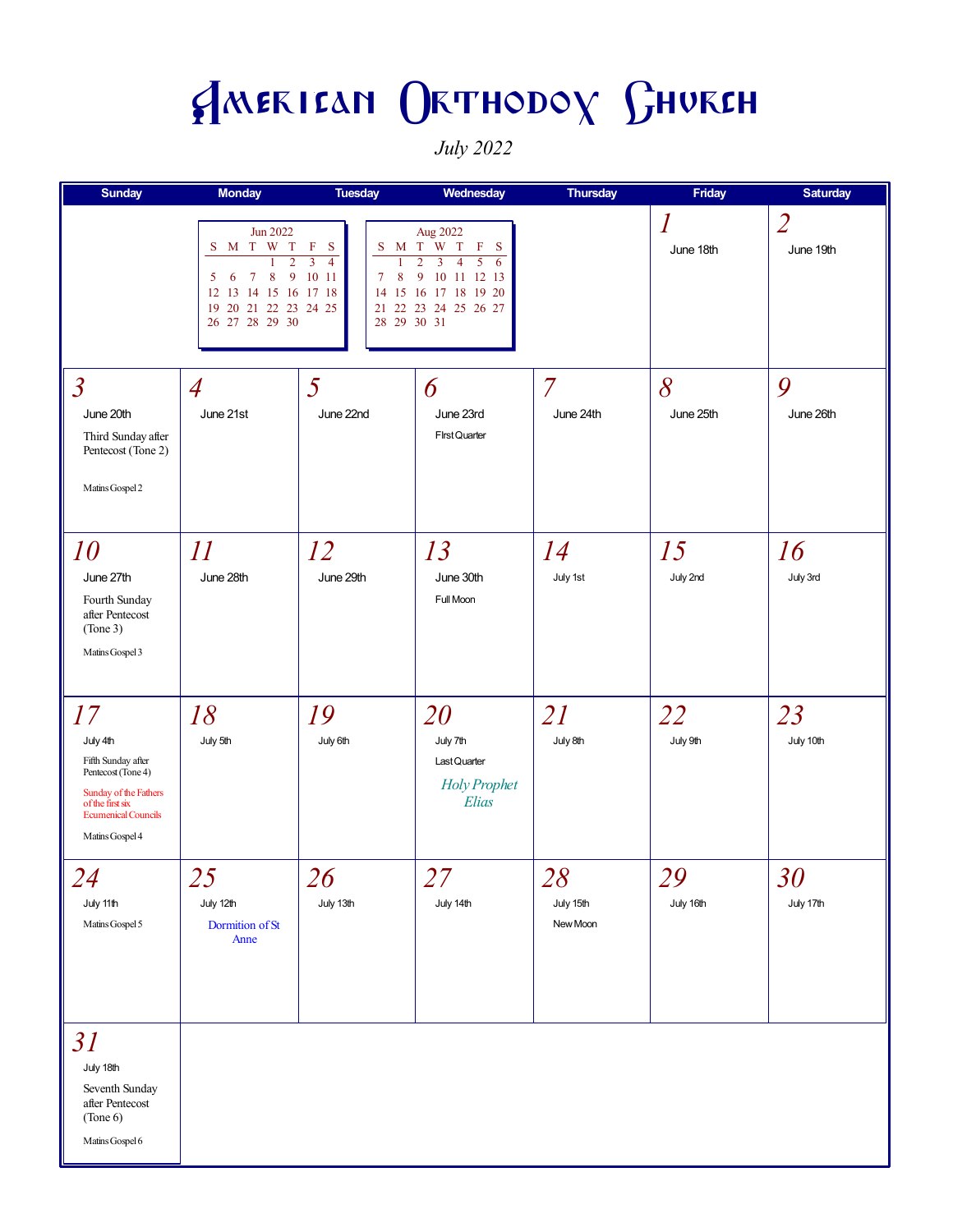#### August

- 1. Procession of the Precious and Life-giving Cross The Seven Maccabee Children, Their Mother Solomone and Their Teacher Eleazar St Rioch St Kenneth St Alphonsus Ligouri Ss Shmoonu and her sons
- 2. Translation of the Relics of the Protomartyr and Archdeacon St Stephen from Jerusalem to Constantinople St eusibius of Vercelli
- 3. The Righteous Fathers Isaac, Dalmatos and Faustos, Abbots in Constantinople St Anthony the Roman, Wonderworker in Novgorod St Trea, Recluse
- 4. The Seven Holy Youths of Ephesus St Lugid St John Vianney
- 5. Forefeast of the Transfiguration Holy Martyr Evsignios Holy Martyr Oswald

#### 6. HOLY TRANSFIGURATION OF OUR LORD AND SAVIOR **JESUS CHRIST**

- 7. Holy Hieromartyr Dometios the Persian St Sixtus II, Bishop of Rome St Cajetan
- 8. St Emilian the Confessor, Bishop of Cyzicos St Dominic, Abbot
- 9. Holy Apostle Matthias St Phelim, Hierarch St Edith Stein
- 10. Holy Martyr Laurence, Archdeacon of Rome St Geraint, Confessor St Blane, Hierarch
- 11. Holy Martyr Evplos the Deacon
- 12. Holy Martyrs Photios and Anicetos St Clare
- 13. Leave-taking of the Transfiguration St Maximos the Confessor St Tikhon of Zadonsk St Hippolytus St Pontian, Bishop of Rome B;. Michael Joseph McGivney
- 14. Forefeast of the Dormition of the All-holy Mother of God Holy Prophet Micah St Maximillian Kolbe, Priest and Martyr
- 15. DORMITION OF THE ALL-HOLY MOTHER OF GOD
- 16. Translation of the Icon Not Made with Hands of Our Lord Jesus Christ from Edessa to Constantinople Holy Martyr Diomedes the Unmercinary Healer St Stephen of Hungary St Rocco
- 17. Holy Hieromartyr Myron St Alypios the Iconographer
- 18. Holy Martyrs Floros and Lauros St Daga, Hierarch
- 19. Holy Great Martyr Andrew the Commander and the 2593 Martyrs with Him St John Eudes
- 20. Holy Prophet Samuel St Oswin, King and Martyr St Bernard, Abbot
- 21. Holy Apostle Thaddeus Holy Martyr Vassa and Her Three Sons St Pius X, Bishop of Rome
- 22. Synaxis of the Mother of God of Prusa Holy Martyr Agathonicos and His Companions
- 23. Leave-taking of the Feast of the Dormition of the Mother of God St Eogan, First Bishop of Ardstrawst St Lupos the Slave St Rose of Lima St Isaac the Syrian
- 24. Holy Hieromartyr Eutyches, Disciple of the Apostle St John St Ychard
- 25. Translation of the Relics of St Bartholomew Holy Apostle Titus, First Bishop St Louis St John Calasanz
- 26. Our Lady of Czestochowa Icon of the Mother of God of Vladimir Holy Martyrs Adrian and Natalie
- 27. Holy Martyr Phanurios Our Holy Father Pimen the Anchorite St Monica
- 28. Our Holy Father Moses the Ethiopian St Augustine, Bishop of Hippo
- 29. BEHEADING OF ST JOHN THE BAPTIST St Theodora of Thessalonica
- 30. Our Fathers among the Saints Alexander, John and Paul, Patriarchs of Constantinople St Alexander of the River Svir
- 31. Placing of the Precious Girdle of the Mother of God in Chalcoprateia Ss Abda, Aegidius ad Zekhia